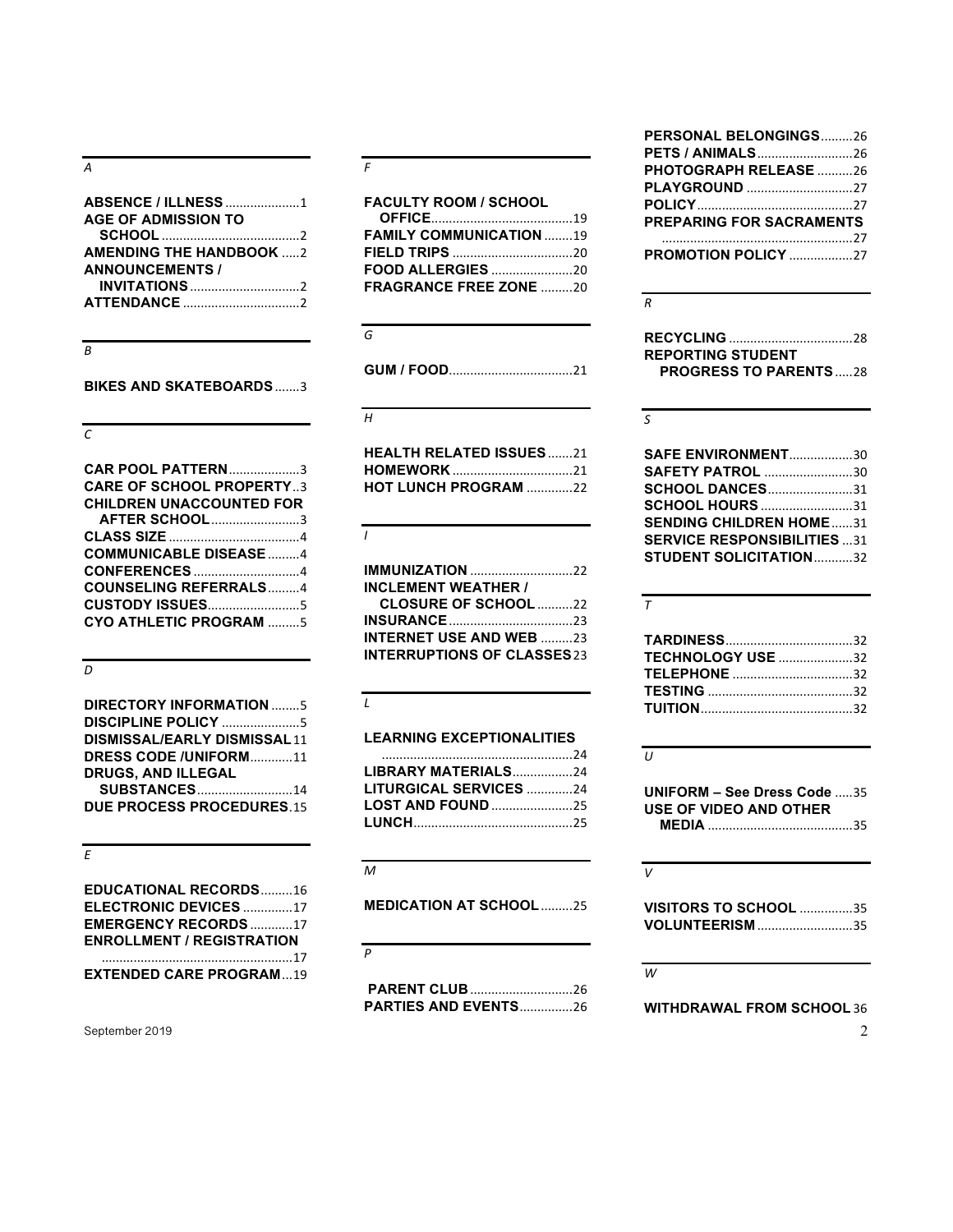# **INFORMATION AND POLICIES**

## **ABSENCE / ILLNESS**

Absences are formally recorded each day in the office. Normally, illness is the primary reason for absence from school, barring a family trip or emergency. *If your child is ill and will be absent from school, please e-mail your child's homeroom teacher and the school office (schooloffice@stmadsophie.org) EACH DAY of the absence. Alternatively, you can call the school office (425-747-6770 x 201) before 8:30AM and leave a message.* 

#### *If you know that your child will be tardy, please e-mail your child's homeroom teacher AND the school office. (See above.)*

It is important that students are on time for the beginning of the school day to participate in morning prayer, homeroom activities, and to receive instructions for the day. Our program works best when students and families take this obligation seriously. Developing a pattern of habitual tardiness seriously undermines successful academic and social growth.

Students who become ill at school will be cared for temporarily in the school office until parents or emergency contacts are notified. It is required that each family have an emergency form on file listing current contact numbers and indicating the procedure for care desired by parents. Students will usually not call home in the event of illness; the school office will contact you. We do not have the facilities or staffing to care for ill children in the long term. It is the family's responsibility to arrange for picking up a sick child as soon as possible.

It is extremely important that a child should not return to school after an illness unless he/she is well enough to go out at recess time. Experience shows that students returning before they are fully recovered risk not only a relapse of the illness, but often pass on the infection to others, continuing the cycle. In addition, the school does not have adequate personnel to supervise children staying indoors at these times. In our school, teachers must use part of their short breaks to take turns on playground duty. On rare occasions, an exception to this policy may be granted if the child has a chronic condition that can be regulated - such as asthma. In these cases, a physician's note of request is required and permission must be received from the office because the student will come to the office during the recess periods. In no case should the child be unsupervised.

As concerns grow regarding flu outbreaks, it is important to know the following:

As a school, we will continue to emphasize hand washing at numerous times during the day, particularly before meals and after daily all-school events. Combining that with routine reminders to cover all coughs and sneezes remain the most important ways we can keep students healthy.

We will also be monitoring students when they arrive each morning for flu and cold-like symptoms. Any child not appearing fully well will be referred to the office. If the office staff determines that a child cannot return to the classroom, you will be called. It is important that you arrange for pick-up as soon as possible as we do not have facilities to quarantine suspect cases. It is the parents' responsibility to make sure the child is cared for at home until the symptoms subside and he/she returns to normal (e.g., Elevated temperature free for 24 hours WITHOUT medication.)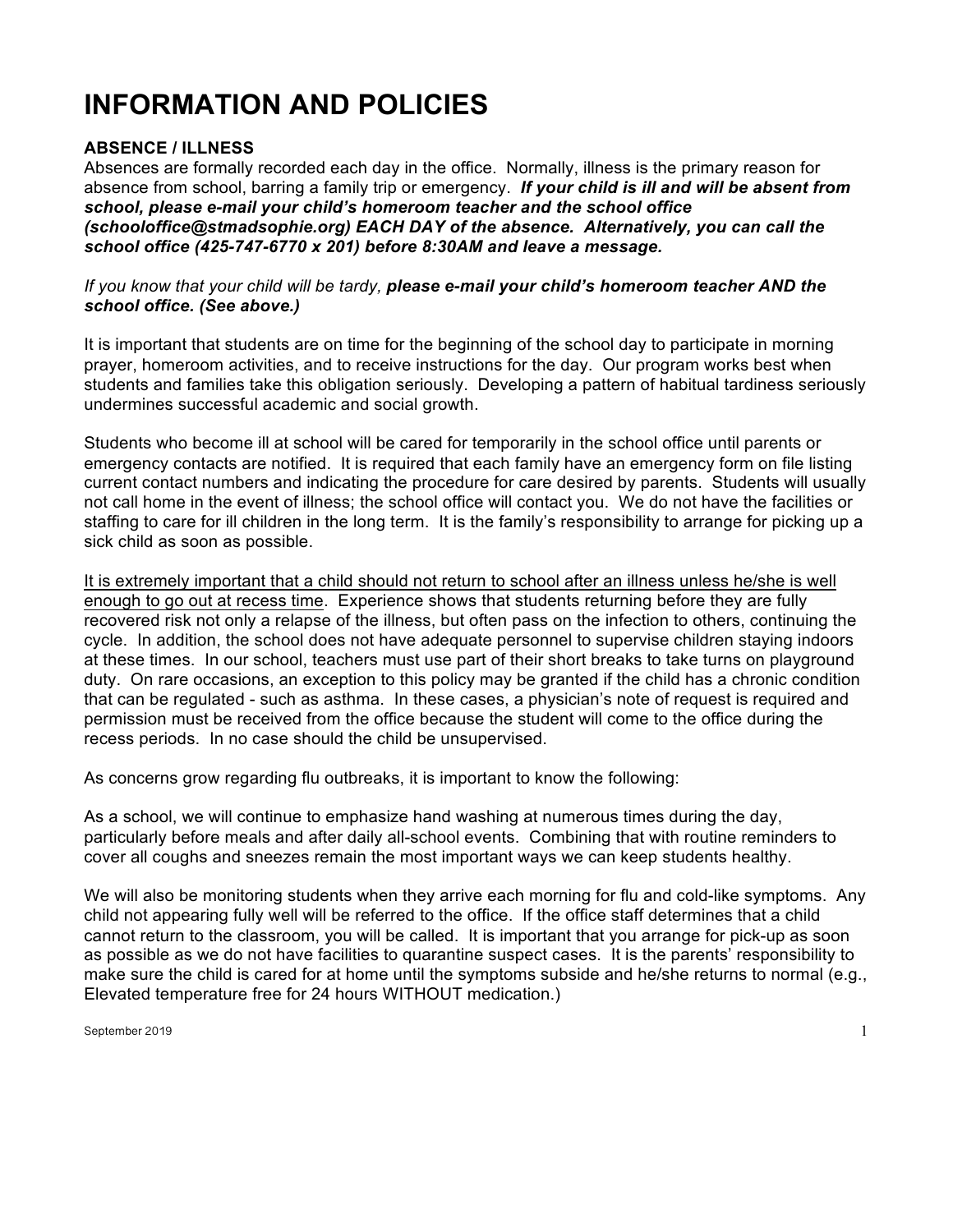#### **AGE OF ADMISSION TO SCHOOL**

A child MUST be 4 years of age and potty trained on or before the first full day of school for admission to Pre-Kindergarten. A child MUST be 5 years of age on or before the first full day of school for admission to Kindergarten. For the child's benefit, no exceptions will be made. Occasionally, even if the child meets age requirements, testing may be requested to determine the advisability of acceptance into Kindergarten. (See also HEALTH RELATED ISSUES and MEDICATION AT SCHOOL for additional admissions-related considerations.) The Principal makes the final determination on all student acceptance.

#### **AMENDING THE HANDBOOK**

The school retains the right to amend this handbook for just cause and parents will be given prompt notification through the school newsletter if changes are made.

#### **ANNOUNCEMENTS / INVITATIONS FOR OUTSIDE EVENTS**

It is imperative that ALL notices, announcements, and bulletins relating to activities of students (other than normal school routine) be submitted to the school office for approval before distribution. No bulletins or announcements may be made to a classroom without prior approval from the Office. Notices approved for the home packets must be received in the school office by noon Monday of the week they are requested to go out. Unless previous arrangements have been made, notices must be supplied already duplicated in sufficient number. Announcements concerning private for-profit businesses or programs, and those supporting political candidates will not be sent out. Party invitations ARE NOT to be distributed at school unless the ENTIRE class (or all boys/girls) is/are invited.

#### **ATTENDANCE**

Students are expected to be in attendance regularly. Excuses for dismissal are the parents' responsibility. Every effort should be made to schedule doctor and dentist appointments outside of school hours. If it is unavoidable that an appointment be scheduled, written notice is to be submitted to the office the morning of the appointment before the teacher may release the child. While we realize that individual family situations sometimes require flexibility, effort should be made to avoid taking a child out of school outside of scheduled break times. Missing class to attend a birthday party or because of late night activities are typical examples of avoidable scheduling. If a student will be missing school due to parental choice, the classroom teacher should not be expected to provide preassigned coursework, homework or projects, or to reschedule end of trimester evaluations or exams. It is important to note that students who do not attend class during the day are not eligible to participate in afterschool activities (e.g., games, practice, performances, dances, socials, etc.).

Attendance in class is an integral part of the academic process. Student interaction and participation give depth to written material and constitute the social characteristics of the school experience. To advance to the next grade level, students are to show satisfactory progress in a classroom setting. Therefore, any student showing numerous absences or tardiness during a particular grading period or year are at risk of retention at the present grade level. Allowing for health emergencies and individual situations, this may be interpreted to mean absences or tardiness in excess of one third of a grading period.

September 2019 2 Students are expected to take part in all activities and classes offered for their grade level. Every opportunity is given to provide for individual differences and abilities in making a particular offering a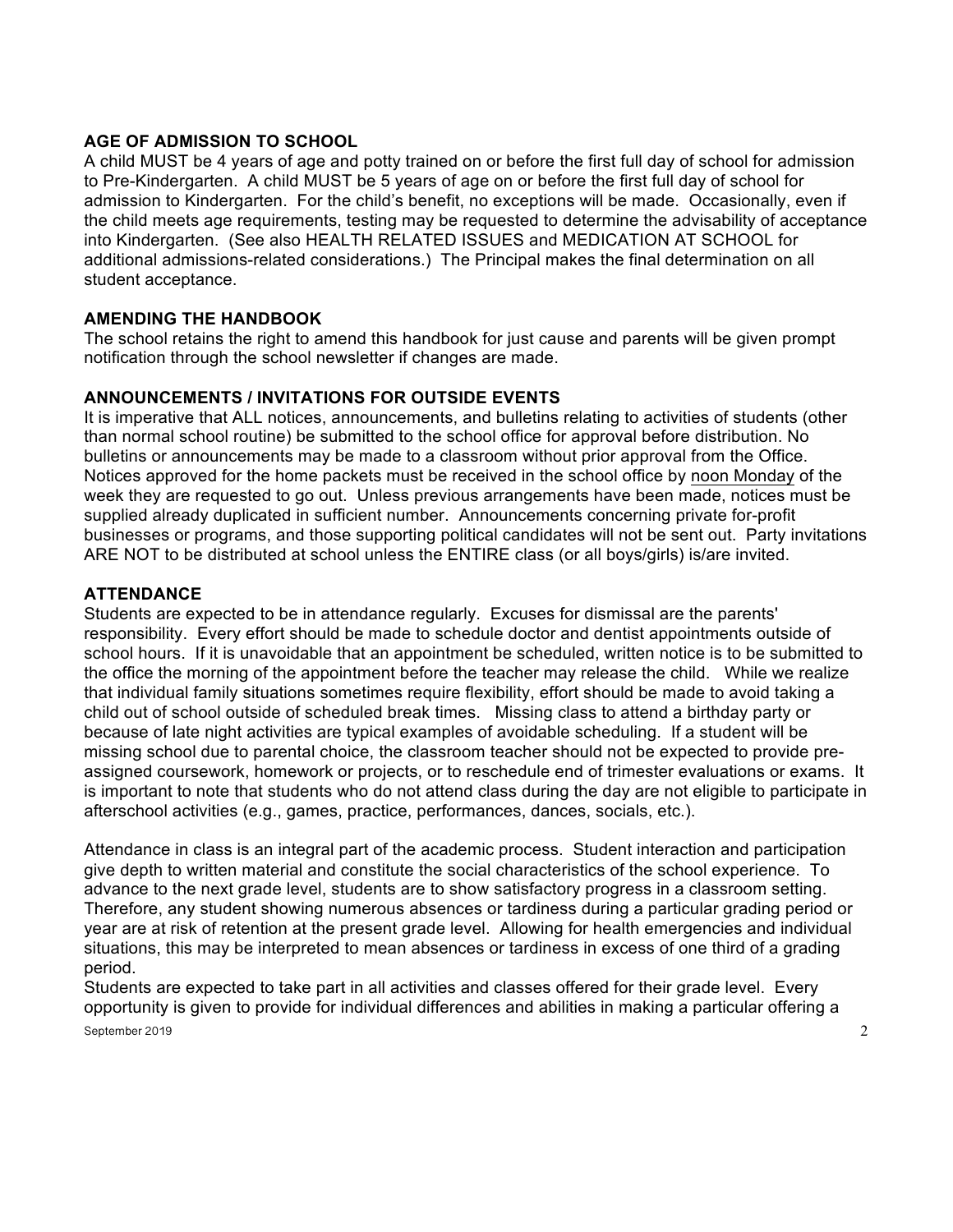positive experience for each child. In extreme cases, a parent may petition the Administration to excuse a student from a particular class or event. A mutually agreeable alternative is preferred, but if reconciliation of the differences cannot be reached and the problem persists, the school may suggest alternative enrollment. If a parent requests that a child not participate in a scheduled off campus activity, the child is to remain home that day. Parents do have the right to request that their child not participate in the Archdiocesan-mandated Safe Environment units.

#### **BIKES, SKATEBOARDS AND ROLLERBLADES**

Students who use bikes, skateboards, rollerblades and the like to travel to and from school are expected to follow appropriate safety codes and to take personal responsibility for the item's security. Bikes must be locked in a designated, secure location during the day. Skateboards and rollerblades may be left in the school office in the morning. To ensure the safety of others, none of the above may be ridden on school grounds between 8:00AM and 3:30PM on any school day. Disregarding this rule may lead to loss of the privilege to use these items on site.

#### **CAR POOL PATTERN**

The major concern during the permitting process to open our school was our traffic impact on the neighborhood. The final plan that was adopted by the city gives us very little leeway to modify it. A map is provided on the school web site packet and is also periodically included in the parish bulletin to inform all those who drive the parish grounds.

In brief, if you think of our campus as a big clock with 12 o'clock being to the east, ALL traffic enters at the northwest entrance (8 o'clock), travels all the way up the hill, turning south along the upper most drive ONLY, and then proceeds west down the hill along the south drive - all in a clockwise fashion. The church building should ALWAYS be on your right side. If you intend to park and walk your child to the office or classroom, please use the available spaces only after making this west turn.

#### **CARE OF SCHOOL PROPERTY**

The appearance of the school and parish campus and the way it is kept has a great deal to do with the reputation of our school. Care of school property portrays a matter of pride and also a good school spirit. For this reason, all pupils will regard with care whatever school property is allowed for their use (e.g., desks, furniture, books, technology, and physical education equipment.)

Fines equal to repair or replacement costs are imposed for loss or damage to school property resulting from carelessness, negligence, or disregard for school regulations. Accidental damage to property of value must be reimbursed as part of the student's social responsibility. Books taken home (text or library) must be in a waterproof backpack or book bag. Plastic or paper bags are permissible if a book bag is not available. IT IS THE RESPONSIBILITY OF THE STUDENT TO KEEP ALL ITEMS SAFE AND IN GOOD REPAIR.

A technology fee is collected at the beginning of the year from all upper school students using our school equipment. This fee helps provide insurance coverage for the current year. A \$100 deductible is charged to the family for any computer that is lost or damaged and needs replacement or repair via this coverage.

## **CHILDREN UNACCOUNTED FOR AFTER SCHOOL**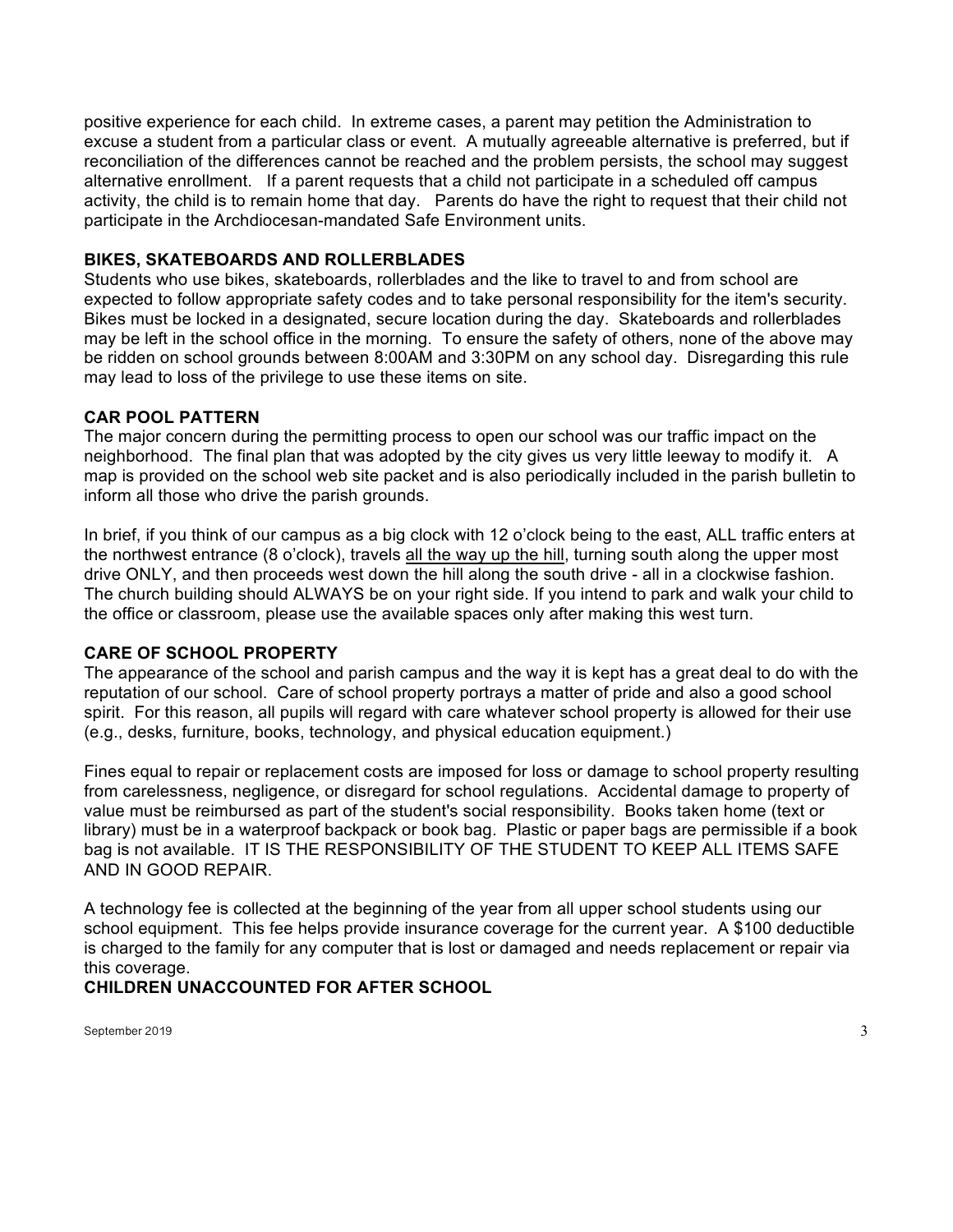We certainly understand that emergencies and traffic problems can make it difficult to pick up students on time at the end of the day. PLEASE let us know as soon as possible so we can make arrangements for appropriate supervision. Children not picked up by 3:15PM will be sent to the After-Care Program. A minimum charge of \$20 per child will be added to your school tuition account. The amount increases \$10 for every 15-minute period if the child is not picked up after 4 pm.

#### **CLASS SIZE**

Class size is regulated by School Commission policy and is in accordance with good instructional practice. While the class target size for Grades K-8 is 24 students, it may vary depending upon scheduling and progress toward long-range goals. Accommodation of parish students is a priority that could affect class size. Enrolling more than 24 students in any one class for a school term will be done so at the Principal's discretion only after consultation with the School Commission and Pastoral Coordinator. The PK enrollment goal is 20 students.

#### **COMMUNICABLE DISEASE**

School operation complies with all Diocesan, State and Commission guidelines regarding students or staff with communicable or transmittable diseases. Persons connected to the school who fall in this category have every right to privacy, opportunity and non-harassment. No discrimination in attendance or employment shall be invoked in conflict with those guidelines. A copy of the diocesan policies, state directives and School Commission policy are available for viewing in the school office.

If a serious health issue threatens the community (i.e. pandemic influenza) we will follow the guidance provided to us by our local health authorities. These directives are revised regularly and will be communicated to you as they become available.

In the inevitable event of routine classroom outbreaks (e.g., head lice) we will notify families in the rooms involved and work with you to follow the recommended steps to combat any additional spread. It is extremely important that we all work in unison to terminate these nuisance cycles. Updated information regarding treatment and policies is regularly posted on our school web site under Student Health.

#### **CONFERENCES**

A conference concerning student-related topics may always be requested with the teacher. Due to his/her need to attend to the students and class preparation, an email or phone call ahead of time with a short explanation of the reason for the visit is appreciated so time can be given to your concerns. We cannot guarantee availability without this prior contact. Appointments should be scheduled before 8:20AM and after 3:00PM. A teacher may ask for a special conference as the needs of the child might require. When you have a concern, please confer first with the child's teacher, as he or she is most directly involved. If the problem is not resolved, the parent or teacher, or both, may then meet with the Administration. The Pastoral Coordinator is not involved at the school level unless all efforts fail to resolve a continuing problem.

#### **COUNSELING AND REFERRALS**

School support counseling is available through various local agencies such as Catholic Community Services. Other family arrangements are welcomed and encouraged.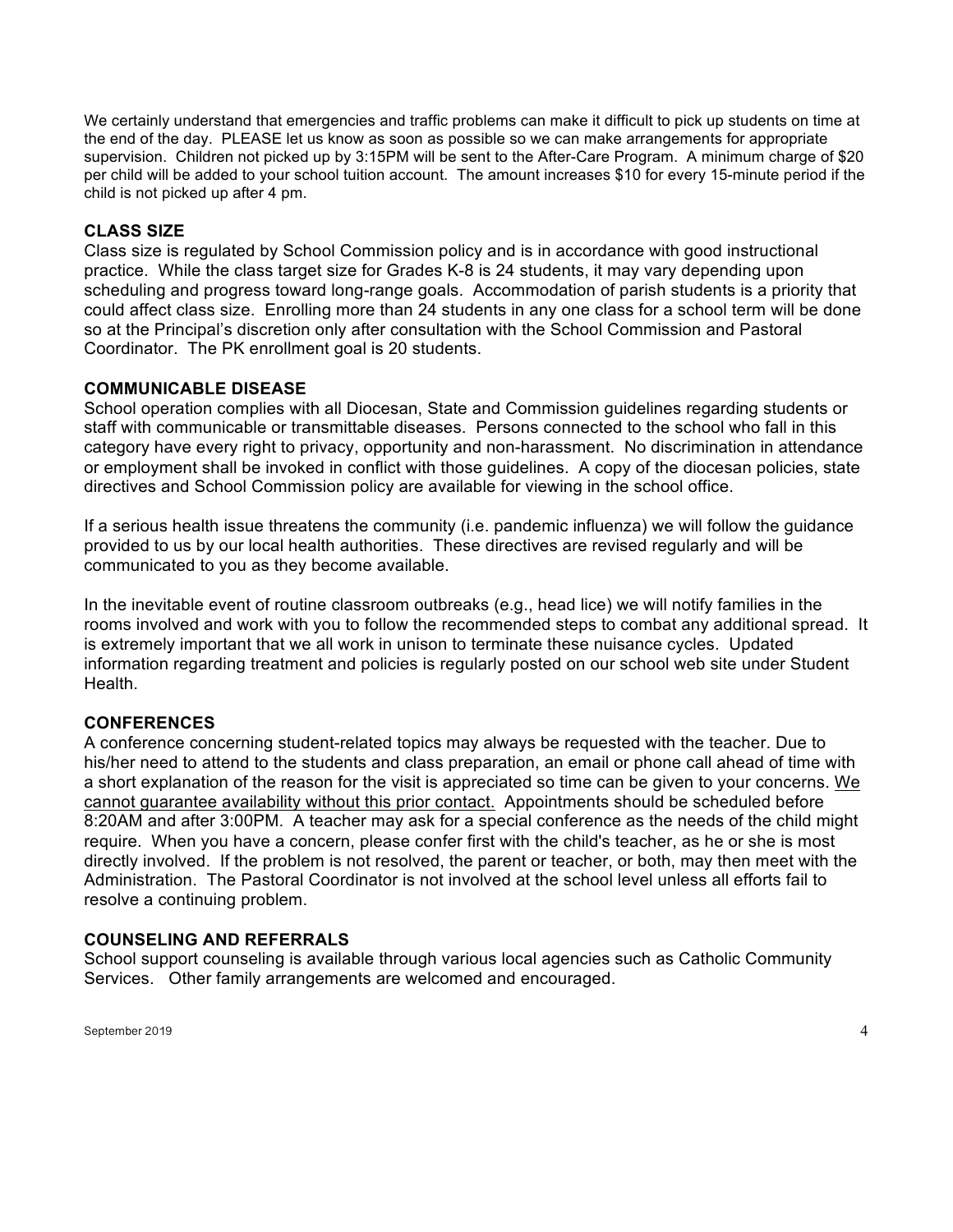If a situation warrants, school staff may suggest the help of one of these third-party services to shed additional light on some need or concern. Since we do not yet have the resources for on-site assistance, it is important that such a recommendation be acted upon as soon as possible. Our staff pledges its best effort to help you educate your child. Even then, our efforts, combined with yours, may not be enough. An outside professional, in dialog with you and the teacher, will usually net speedy results. If you have any questions at all about your child's progress or emotional well-being, give us a call sooner than later. Contact your child's teacher or the Director of Inclusion Services at 425-747- 6770 x219.

Sometimes it is necessary for the school to make a report to Child Protective Services. State law requires notification to this agency within 48 hours of a disclosure by a child to an employed professional or in cases of suspected abuse. For the benefit of the child, we will often err to the side of over-reporting rather than under-reporting and we reserve the right to not inform the parent, depending upon the situation. CPS makes the determination on the severity and follow-up, depending upon the information available at the time and any previous record of the case. If you desire more information as to the procedure for such referrals, please contact the School Office.

#### **CUSTODY ISSUES**

Our school exists to aide parents in the education of their children. As such, the focus and advocacy of the staff will always default to the benefit of the child. We will not position ourselves between parents in disagreements over custody rights and issues. In the absence of an official court document specifying the contrary, we will communicate and facilitate relationships with all legal guardians of each student. It is the responsibility of the custodial parent to provide any pertinent documentation that would alter this procedure.

#### **CYO ATHLETIC PROGRAM**

Our parents, in conjunction with the parish, sponsor the CYO program for our students. Cross Country, Track, Basketball, Soccer and Volleyball are some of the activities that will eventually be offered for students. Practices and games take place outside of school hours. Participation is governed by policy from the diocese and is open to any child with a connection to our parish. For more information, check our web site or call the school office.

#### **DIRECTORY INFORMATION**

The family information included in this handbook is meant for the sole purpose of providing a service to our school families. Family information should not be used to solicit for personal profit or be shared with outside agencies unless specific permission has been given. Families must notify the Office prior to the first day of school each year whether their personal information should be unlisted.

For academic reasons, the school may choose to release addresses to state or local educational agency personnel in order to determine eligibility for specialized assistance programs. By law, these agencies may only use this information to verify public district of residence.

#### **DISCIPLINE POLICY**

September 2019 5 Central to the mission of St. Madeleine Sophie as a Catholic school is the maintenance of a learning environment that upholds the dignity of all individuals through faith, justice and love. Each of us has dignity because others recognize and respect our rights. Others have that same right to dignity through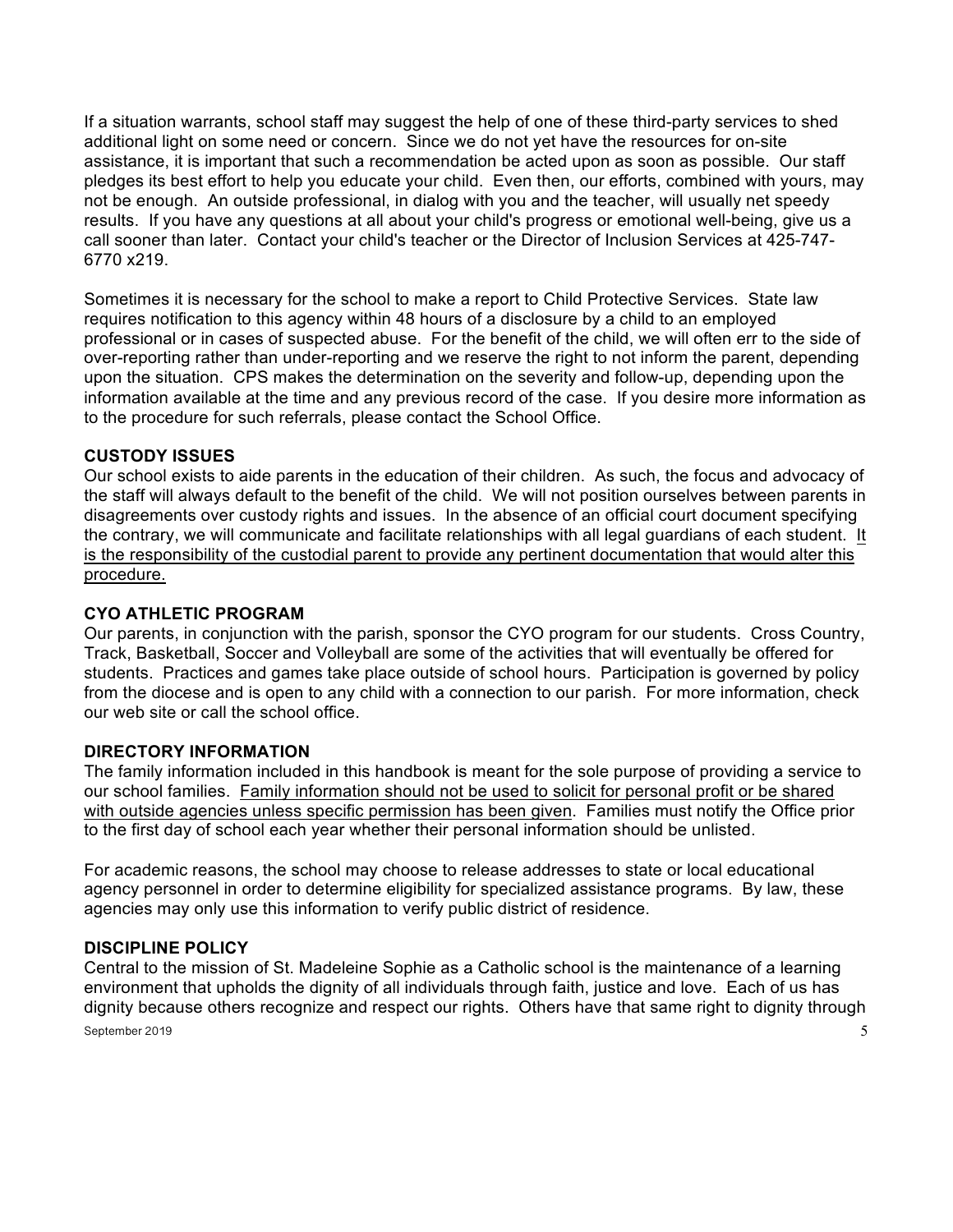the recognition of their rights. When problems arise, we have options and non-violent alternatives. The goal we strive to reach which will empower this peace-filled environment is to have each child become a successful self-manager. To attain this, each child needs to know what is expected of him/her in terms of behavior. He/she also needs to take part in planning the rules that govern student behavior.

Thus, to insure that every child is provided an adequate learning environment, we will implement the following disciplinary principles:

- Through their cooperation, attentiveness and behavior in class students will:
	- Allow teachers to teach
	- Respect their own and others right to learn
	- Behave in ways that support the best interests of the class and school
- Student positive behavior will be recognized and reinforced. This is accomplished through (examples):
	- Gaining special additional privileges and awards
	- Special recognition assemblies
	- Published recognition in both the classroom and the wider community

By integrating these concepts with our School-Wide Learning Expectations (SLEs), the behavioral goals taught regularly and consistently from PK through Grade 8 throughout the year are best be summed up in the following:

As our Lord taught us, we each are called to:

- Help others
- Set a positive example
- Take care of others, the environment and our personal self
- Support everyone's best learning

In other words:

- SERVE How can I help?<br>● LEAD How can I set a posit
- How can I set a positive example?
- LOVE How can I show respect for others, the environment and myself?
- LEARN How can I support my best learning (academically, socially and spiritually)?

We believe that each person has the right to be respected and the responsibility to respect others. We know that conflicts ("wants in collision") are inevitable. Because of our desire for a peaceful environment where the dignity of each person is preserved, we value non-violent resolution of conflict. At St. Madeleine Sophie, our process for resolving conflict begins by allowing:

- 1. Each child to relate his/her side without interruption.
- 2. The adult moderator then paraphrases each side in order to clarify positions and checks for understanding and the level of agreement.
- 3. The students and moderator together decide on a solution.
- 4. The students and moderator evaluate the behavior so that the students can prevent that situation from taking place in the future.

September 2019  $\qquad \qquad \qquad 6$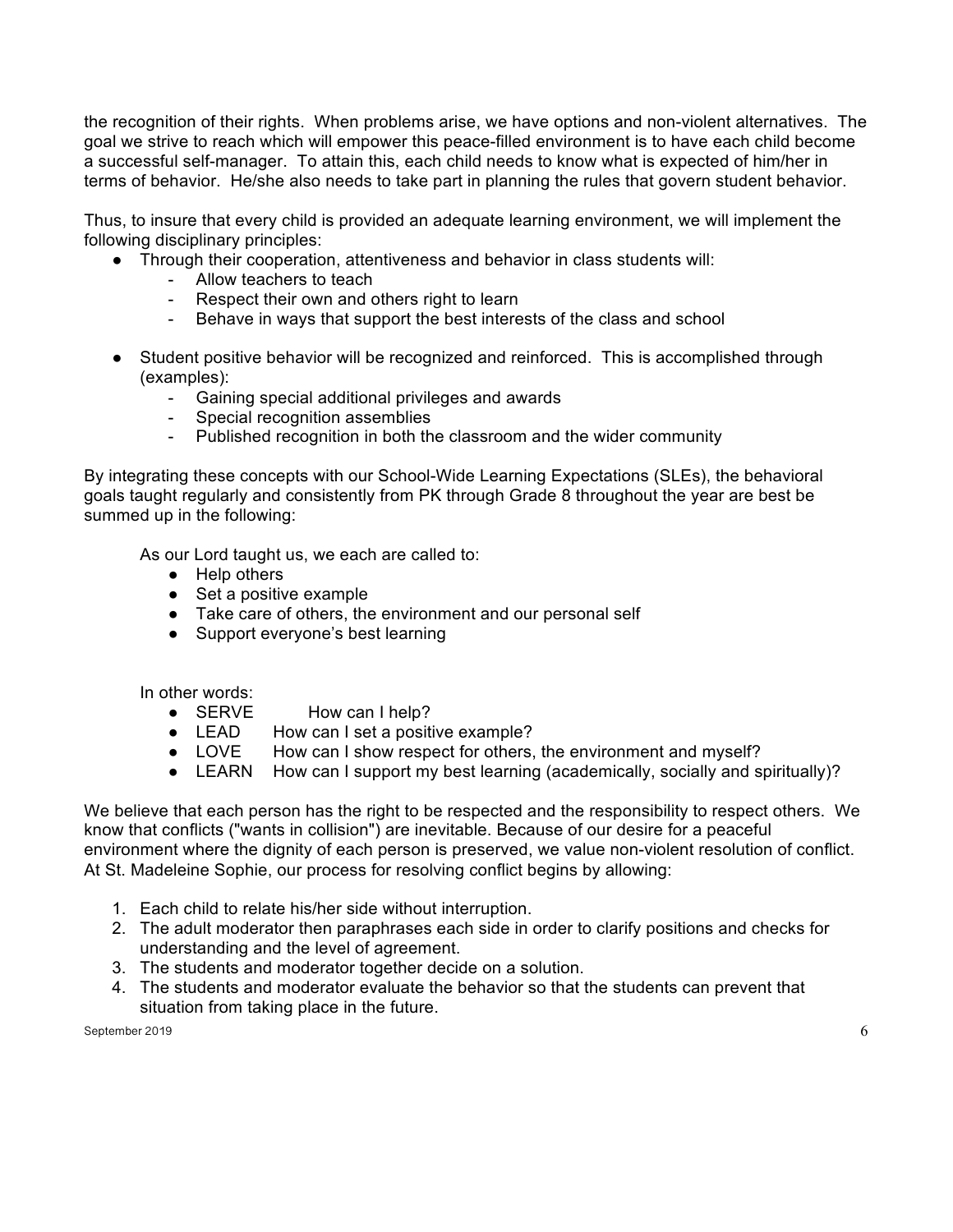5. The students express reconciliation (apology, positive act, etc.)

An important element in Catholic education is helping students learn to make responsible choices and seeing how these decisions impact the greater community. However, there are times when some student's choices of behavior are inappropriate, in or out of school. When a student's behavior or attitude harms the St. Madeleine Sophie community or reputation, the student becomes can be subject to any or all of the following steps as determined at the discretion of the Principal or her delegate. **For the purpose of example**, the following negative choices could trigger a disciplinary consequence. The list of choices is not all-inclusive but they are indicative of the type of behavior counterproductive to our goal of providing a positive learning environment.

- *Tardiness*
- *Littering*
- *Eating outside authorized areas*
- *Repeated dress code infractions*
- *Running, roughhousing, yelling or otherwise disturbing school atmosphere*
- *Inappropriate or disrespectful language, materials, gestures, behavior*
- *Violation of classroom, playground, assembly rules*
- *Chewing gum*
- *Being in an unauthorized area*
- *Play-fighting*
- *Vandalism/graffiti*
- *Conduct injurious to the school's image.*
- *Traffic/Safety violations*
- *Cheating, plagiarism or dishonesty*
- *Skipping class*
- *Library material destruction*
- *Use or possession of tobacco products*
- *Off grounds without school permission*
- *Fighting physically*
- *Consistent attitude of disrespect toward students, staff, parents, faculty or administration*
- *Inappropriate behavior in the presence of a substitute teacher*
- *Theft*
- *Major vandalism, graffiti or destruction of school, personal or neighborhood property.*
- *Destruction of another person's reputation*
- *Lying when dealing with administrators during disciplinary matters*
- *Serious personal violence*
- *Arson or false alarm*
- *Possession of weapons*
- *Possession of illegal substances or related paraphernalia, whether for own use or with intent to sell*

Likewise, **for the purpose of example** the following consequences may be used at the discretion of the faculty person in charge.

- *Loss of a privilege*
- *Classroom consequences*
- *Repairing of physical damage*
- *Work detail*
- *Parent and/or Principal are informed*
- *Student behavioral contract*
- *Repairing of physical damage*
- *Probation*

In addition to previously described steps, the Principal or her designate may need to suspend the student pending further action. This will include a hearing with parents, witnesses and other concerned parties, subject to the discretion of the Administration. If, after the hearing, the Principal finds it necessary to expel the student, the parents may appeal the decision as per due process procedure.

September 2019  $\hphantom{\text{1}}$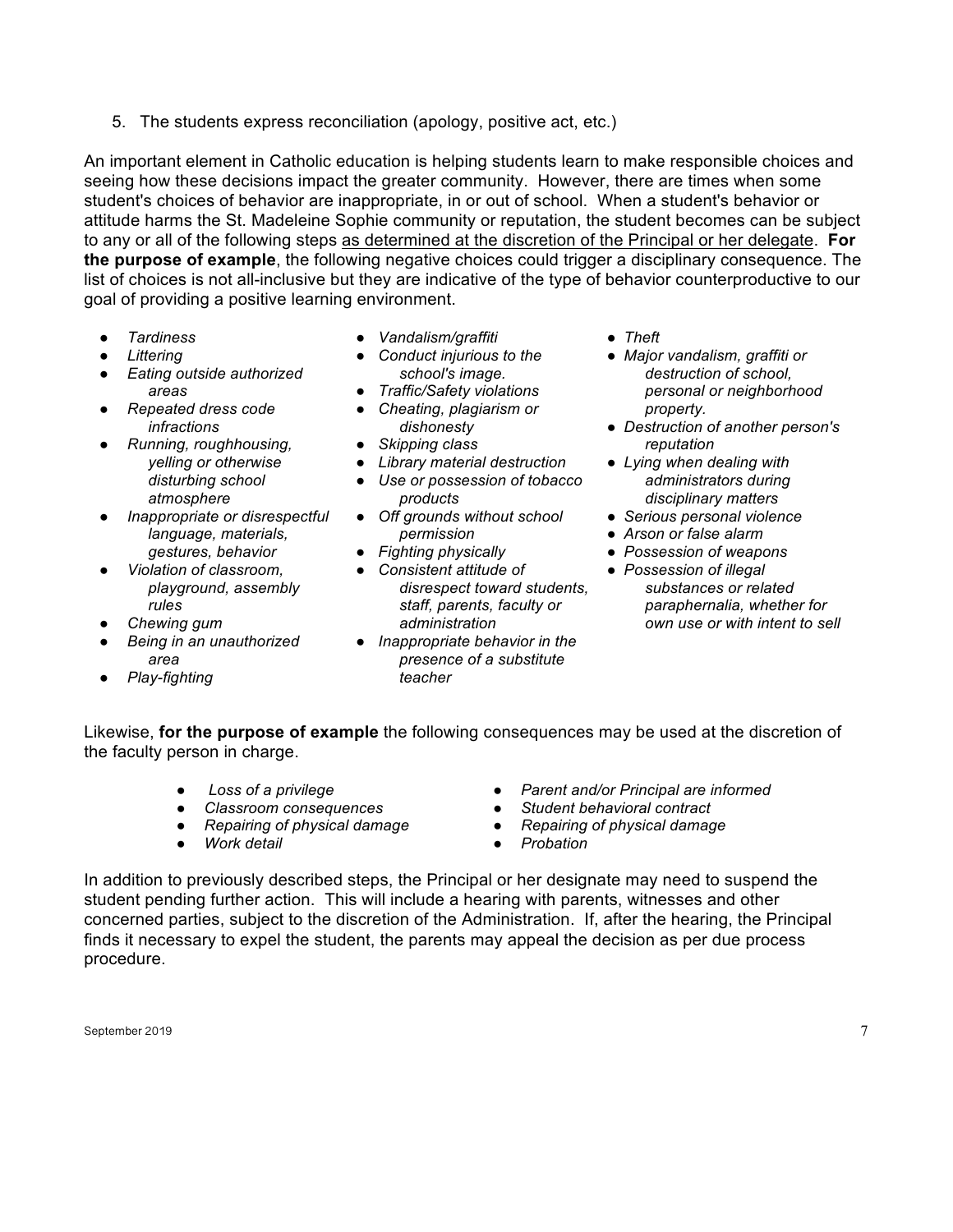#### Explanatory Notes:

#### BEHAVIORAL CONTRACT

A management plan is developed jointly between the student, teacher and parent consisting of expectations of performance and provisions for periodic evaluation by all parties. The contract should be positive, affirming and include an expiration clause. In extreme cases, the school retains the right to require third party professional intervention (counseling, etc.) as a provision of continued enrollment.

#### WORK DETAIL

Some infractions warrant assignment of a work detail (gum, vandalism, graffiti, etc.). These times are assigned by the supervising adult and monitored by the janitorial staff. Such times vary in duration and may consist of indoor or outdoor labor consistent with the infraction and age of the student. Failure to show up for a work detail results in doubled time. Times assigned are usually during recess but may be before or after school and, in extreme cases, on a weekend – after consultation with the child's parents. Because of the expense of clean up and the possible damage to carpeting and furniture, students chewing gum will scrub the undersides of desks and chairs and other areas where gum tends to land.

#### **SUSPENSION**

When a student's behavior at school becomes so disruptive to self and/or others that effective learning and community atmosphere are impossible, the student may be temporarily removed from the school. In order to be reinstated, the student and parents must meet with the administration and other involved persons to work out a solution for the particular difficulty. The student does not receive any credit for homework, tests, etc. that are missed during the suspension. Suspension also means separation from all school activities.

#### IN-SCHOOL SUSPENSION

In some cases, where actions and advantages may warrant, a student may be required to work off disciplinary hours during the school day.

#### DISCIPLINARY PROBATION

This consists of a formal behavior contract arrived at between the school administration, parents and the student. When a student is placed on disciplinary probation, any infraction becomes more serious. A student on probation may be expelled for any negative-type choice.

#### EXPULSION

This is the permanent removal of a student from St. Madeleine Sophie School.

#### DUE PROCESS

Due process procedure for conduct, grievance and disciplinary measures are in accordance with Archdiocesan policy, and with the published St. Madeleine Sophie Parish due process procedure included elsewhere in this handbook. These publications are both on file in the school office.

#### CONDUCT FOR SUBSTITUTE TEACHERS

All persons need to be treated with respect. This is especially true for replacement instructors in the school setting. As the reputation of the school and its students is on the line, no leeway is given for disrespect to an adult placed in temporary charge of the class.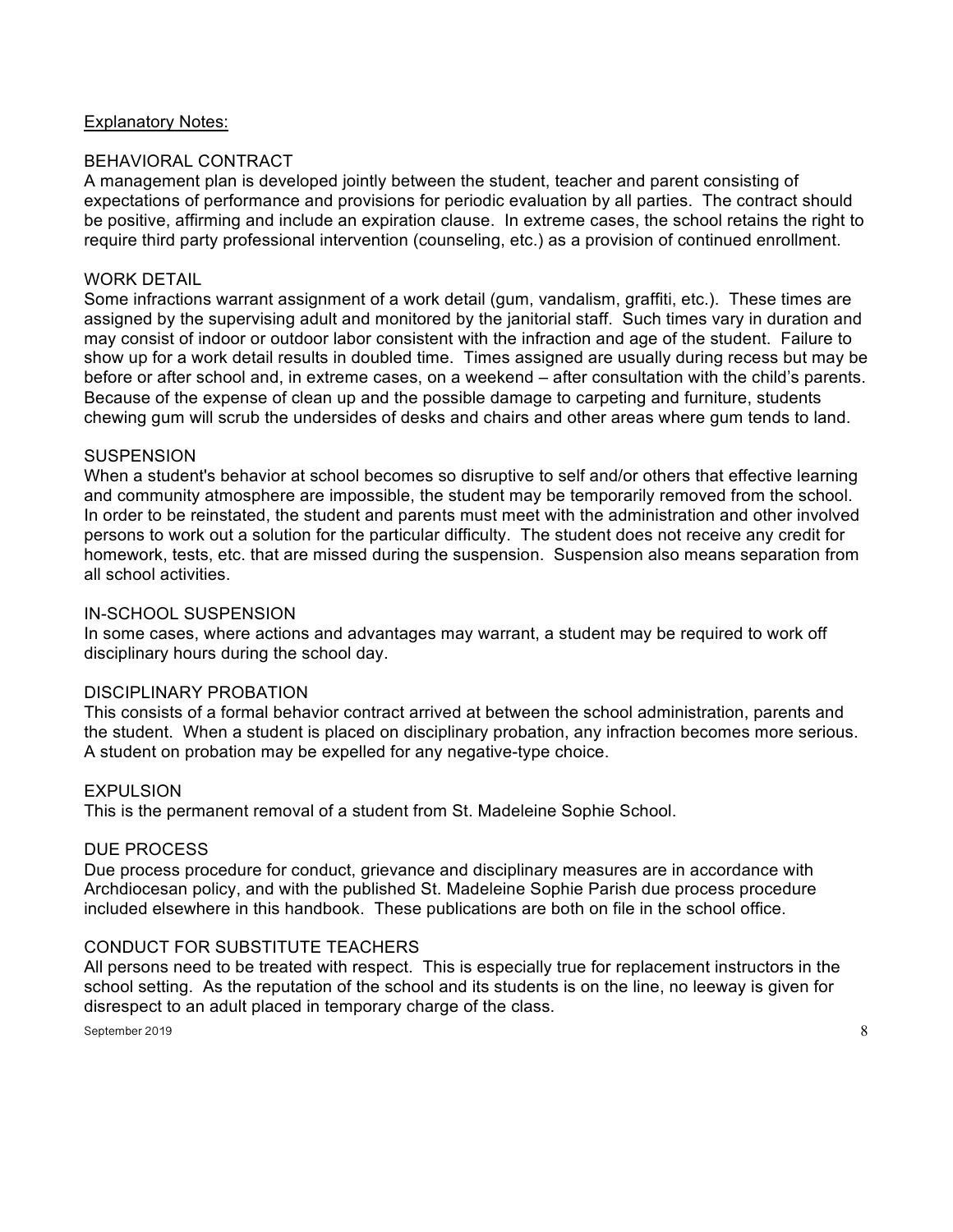## USE OF SCHOOL NAMES, LOGOS AND MOTTOS

No one may use the school name, logo or motto on any type of social media or in any other way (e.g., printing t-shirts, creating blog pages, etc.) without the express written permission of the principal or pastoral coordinator.

#### BULLYING

A fundamental right of all members of the St. Madeleine Sophie School community is the right to be treated with respect and dignity. No one has the right to treat another in any way that will cause physical or emotional pain. While the term "bullying" is most often over-used by the media to label any student conflict, it correctly used by mental health professionals and the courts to describe severe, often premeditated cases of harassment. Our intent is to promote an environment of trust and safety for all students. Some actions that abuse that trust and safety include:

| <b>Primary Grades PK-2</b>                                                                                                                                                                  | <b>Intermediate Grades 3-5</b>                                                                                                                                                                                                                                                                                          | <b>Middle School Grades 6-8</b>                                                                                                                                                                                                                                                                                                                                                                                         |
|---------------------------------------------------------------------------------------------------------------------------------------------------------------------------------------------|-------------------------------------------------------------------------------------------------------------------------------------------------------------------------------------------------------------------------------------------------------------------------------------------------------------------------|-------------------------------------------------------------------------------------------------------------------------------------------------------------------------------------------------------------------------------------------------------------------------------------------------------------------------------------------------------------------------------------------------------------------------|
| Name-calling<br>Taking and/or hiding another student's<br>possessions<br>Invading personal space<br>Starting or spreading rumors<br>Hitting, pushing, biting<br>Writing unkind notes/e-mail | Name-calling<br>Physical contact: pushing, shoving,<br>poking<br>Belittling, put downs<br>Writing and/or passing unkind notes/e-<br>mail<br>Lying about another student<br>Negative gestures and facial expression<br>Starting or spreading rumors<br>Retaliating<br>Demanding another's possessions,<br>food, or money | Name-calling<br>Lying about another student<br>Starting or spreading rumors<br><b>Physical threats</b><br>Intimidation<br>Writing and/or passing unkind notes<br>/ email or on social media<br>Negative gestures and facial<br>expressions<br>Insults of any kind<br>Demanding another's possessions,<br>food, or money<br>Sarcasm with intent to hurt another<br>Taking and/or hiding another<br>student's possessions |

If a student feels that he/she is being bullied, he/she should follow these three steps:

**First:** Tell the person doing the action to stop. Clearly state, "I don't like what you are doing (saying). Please stop." Then give the person the opportunity to stop.

**Second:** If the behavior is repeated on another occasion, again tell the person doing the action to stop and inform him/her that you are going to tell the teacher. Clearly state, "I don't like what you are doing (saying) to me. Please stop. I am going to tell the teacher." Then tell the teacher what has happened and tell her/him it is the second time that this has happened.

**Third:** The next time the same student confronts you tell him/her to stop and inform him/her that you are going to ask the teacher to investigate the incident. Clearly state: "I don't like what you are doing (saying) to me. Please stop. I am going to tell the teacher and ask her/him to make you stop."

Teachers and teaching assistants will follow these steps:

1. Each verified incident of true bullying shall be documented in writing.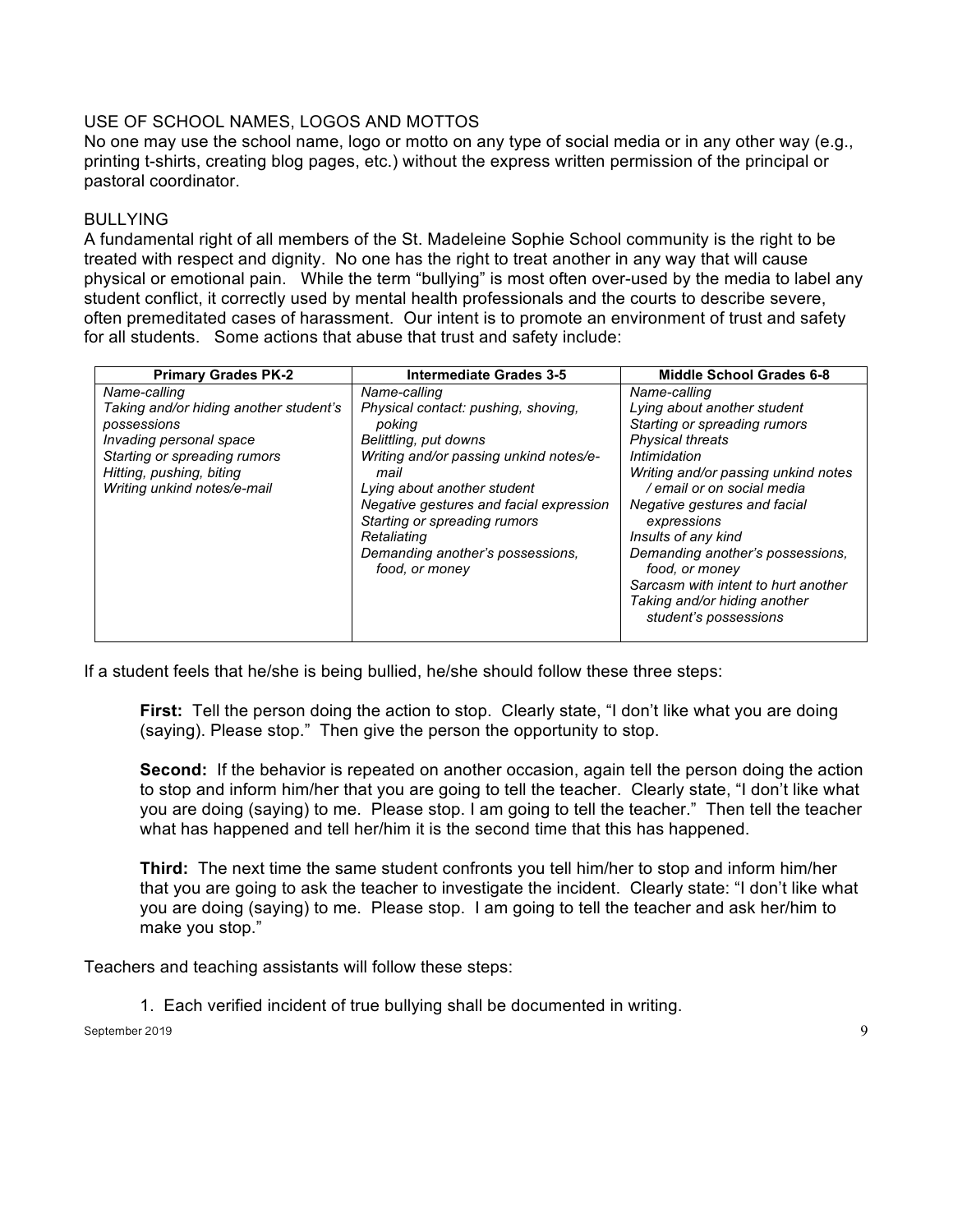2. If the behavior continues, the offending child will be involved in a communication with his/her parent in the presence of the teacher to explain his/her inappropriate behavior.

3. The teacher will ask that the parent discuss the incident at home and come up with a plan for dealing with peers in a more appropriate way.

If there are repeated verified incidents, the student may be removed from class until a conference can be scheduled with the student, the parents, the teacher and a representative of the Administration. Appropriate behavioral interventions and, if warranted, disciplinary measures, will be discussed at this time. Students identified as taking part in harassment or bullying of another school individual, whether during class time, via electronic means, at a school related activity, or even after school hours, could generate immediate consequences.

**It is extremely important to note**: Not all cases of misbehavior that result in student conflicts have a simple genesis or a quick remedy. Often there are underlying circumstances or causes to the problem. Our staff is deeply committed to protecting each individual while at the same time foster the development of all concerned. We do not allow situations to persist without addressing them. Even if, at times, progress may appear slow, as long as the adults involved demonstrate the desire to help find solutions, we will also not sacrifice the opportunity to assist all parties to grow from the experience. We genuinely respect and appreciate the confidence placed in the professionalism of our staff to develop the strategies that reach a successful solution.

#### Summary: RIGHTS AND RESPONSIBILITIES

#### Student Rights

-Students have the right to be treated with respect by everyone.

-Students have the right to learn in class.

-Students have the right to safety.

-Students have the right to be heard when there are needs, concerns or sides to be presented.

#### Student Responsibilities

-Students have the responsibility to treat others with respect.

-Students have the responsibility to allow others to learn in class.

-Students have the responsibility to follow the rules to ensure safety for all.

-Students have the responsibility to listen to others and respect their positions.

#### Teacher/Parent Rights

- Teachers and parents have the right to be respected in how they are treated, spoken to, and referred to by all.
- Teachers and parents have the right to be heard.
- Teachers and parents have the right to be contacted about the students when there are issues impacting their dealings with children.
- Teachers and parents have the right to rules, policies and procedures that enhance their work with children.

September 2019  $\hspace{1.5cm}$   $\hspace{1.5cm}$   $\hspace{1.5cm}$   $\hspace{1.5cm}$   $\hspace{1.5cm}$   $\hspace{1.5cm}$   $\hspace{1.5cm}$   $\hspace{1.5cm}$   $\hspace{1.5cm}$   $\hspace{1.5cm}$   $\hspace{1.5cm}$   $\hspace{1.5cm}$   $\hspace{1.5cm}$   $\hspace{1.5cm}$   $\hspace{1.5cm}$   $\hspace{1.5cm}$   $\hspace{1.5cm}$   $\$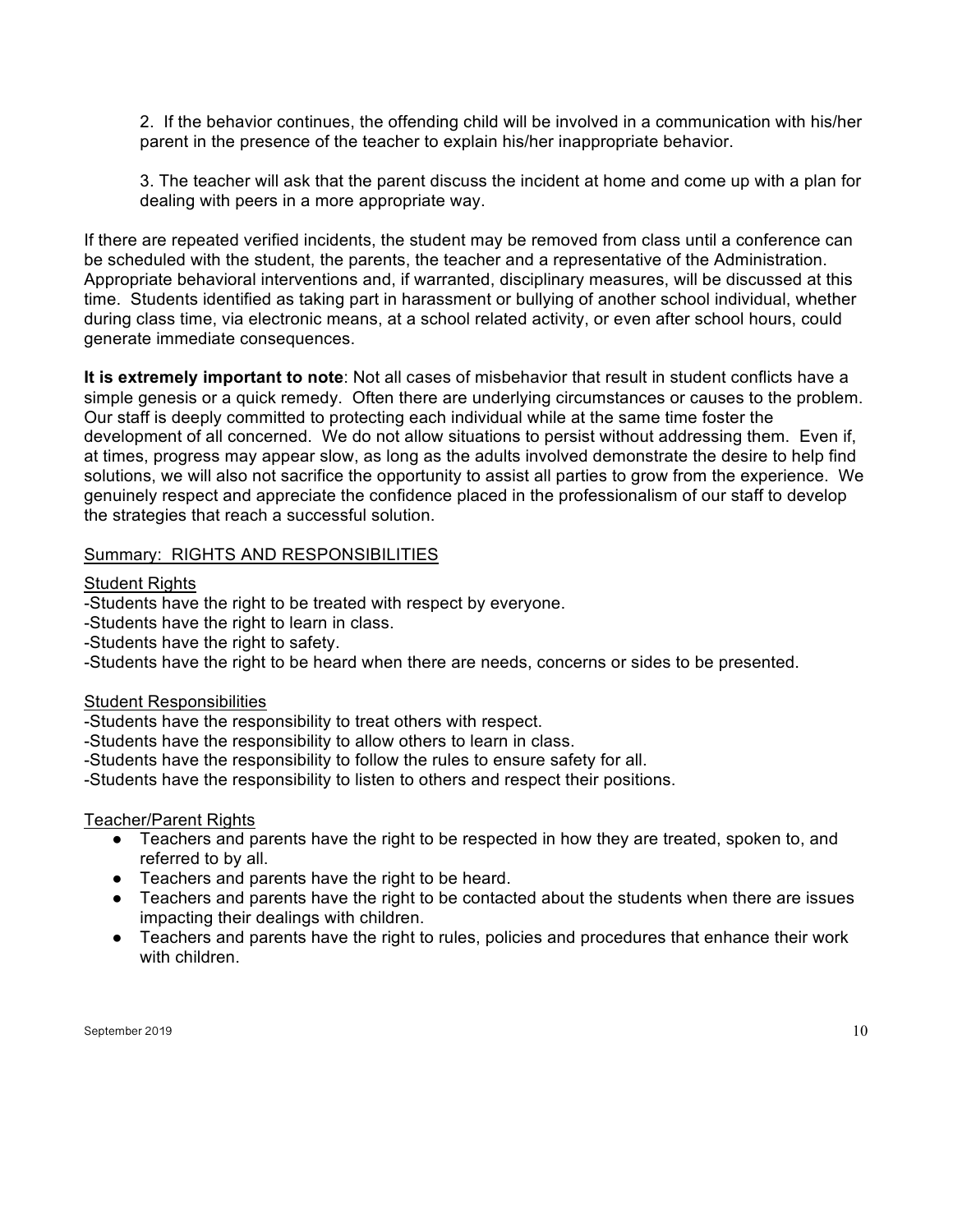Teacher/Parent Responsibilities

- Teachers and parents have the responsibility to speak, act and refer to one another with respect, especially in front of children.
- Teachers and parents have the responsibility to listen and attempt to understand.
- Teachers and parents have the responsibility to keep open and active the lines of communication regarding the students.
- Teachers and parents have the responsibility to support, abide by and enforce rules, policies and procedures of the school community.

Just as it is expected that all staff will make a total commitment toward establishing open and honest links with parents, it is the parent's responsibility to cooperate with school staff for the welfare of students. If, in the opinion of the Administration, parental behavior seriously interferes with teaching and learning, the school may require parents to withdraw their children and sever the relationship with the school.

#### **DISMISSAL/EARLY DISMISSAL**

Children are dismissed at 3:00PM each day. Going home directly after school is of great importance. Unless a child is remaining after school for a supervised activity, (s)he is expected to go home immediately and directly. SEE: CHILDREN UNACCOUNTED FOR AFTER SCHOOL

Students may not leave the school premises at any time, for any purpose, without the written authorization of parent or guardian and the permission of the Principal. Requests to be excused during the day will be sent to the office. These will indicate the time of dismissal and the reason. Similarly, if you approve of your child walking home or to a bus stop at dismissal time, we require a signed letter indicating this intent and specifying any expected arrangement.

Any pupil released during the school day must be signed out at the Office. We appreciate every effort made to schedule dentist and doctor appointments outside of school hours, as early dismissals are disruptive to the instructional process.

#### **DRESS CODE /UNIFORM**

**St. Madeleine Sophie Catholic School requires a complete student uniform in good, clean condition to be worn by ALL STUDENTS, at all times, beginning on the first day of class attendance**. Any exceptions are determined by the principal on designated *Non-Uniform Dress Days*.**\***  These uniforms contribute to the school's sense of pride and harmony and are a tradition of Catholic schools.

Included in that tradition is a climate of values that stresses personal respect and dignity, care for others, and the pursuit of academic excellence. Student dress should be consistent with these values and the stated goals of the school. To this end, any attire or appearance that is seen as disruptive to the learning environment, contrary to stated values, or presenting a safety hazard, is not appropriate. In short, students at St. Madeleine Sophie School should appear neat, clean, and modest in dress. Parent and student support of these standards is seen as most important to maintaining an acceptable norm of school dress and in helping promote a positive learning environment.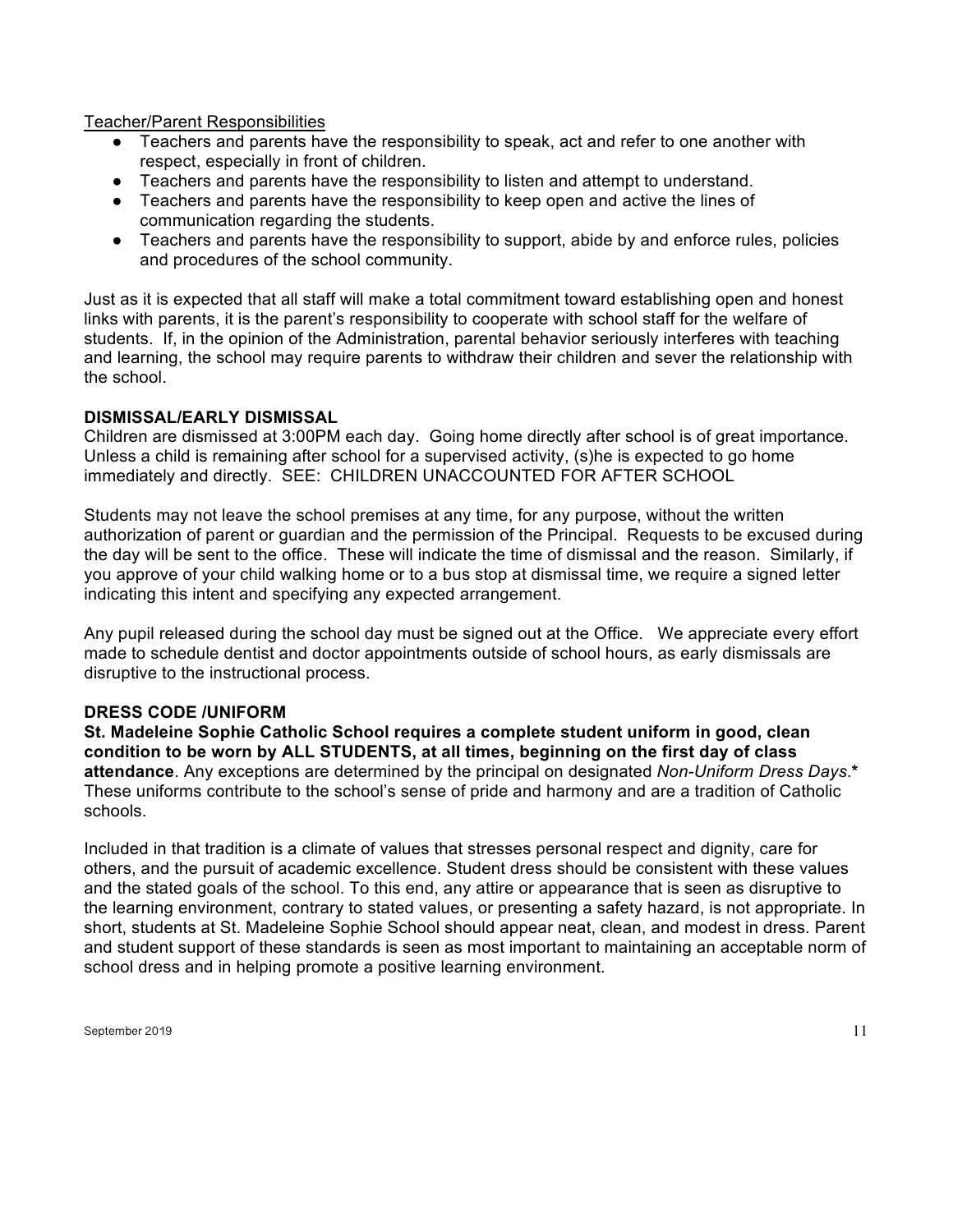Following are the acceptable guidelines for each part of the uniform for the Lower School, Grades PK-3, and for the Upper School, Grades 4-8. Note that the two uniform options are not identical and that certain parts of the uniform must be purchased through the Dennis Uniform Store or the school's uniform exchange.

*Note: Khaki-colored apparel and navy knit shirts for boys or girls are Grade 4-8 options only. Similarly, should a "spirit hoodie" be approved during a particular school year, it becomes an option for Grades 6-8 only.*

| Shirt:           | Uniform style white blouse, white polo knit shirt with collar, or white turtleneck.<br>No colored logos.                              |
|------------------|---------------------------------------------------------------------------------------------------------------------------------------|
| Pants:           | Uniform regulation pants may be corduroy or cotton twill.<br>Uniform regulation navy pant.                                            |
| Sweater:         | Navy regulation sweaters: v-neck or cardigan. Navy regulation vest.                                                                   |
| Tights/Leggings: | Coordinate appropriately with uniform. Leggings MUST reach the top of the shoe and may not be<br>trimmed with lace or other patterns. |
| Jumper, Shift:   | Hamilton plaid regulation jumper or shift.                                                                                            |
| Skirt:           | Hamilton plaid regulation skirt.                                                                                                      |
| Sweatshirt:      | Navy school regulation sweatshirt. Must feature official logo.                                                                        |
| Fleece:          | Navy uniform regulation vest or jacket w/logo.                                                                                        |
| <b>Shorts:</b>   | Navy uniform regulation walking shorts.                                                                                               |
| <b>Skorts:</b>   | Hamilton plaid, navy twill, or navy corduroy with lycra shorts.                                                                       |

#### **Girls' Uniforms Grades PK-3:**

#### **Girls' Uniforms Grades 4-8:**

| Shirt:           | Uniform style white blouse, white or navy polo knit shirt with collar, or white turtleneck.<br>No colored logos.                              |
|------------------|-----------------------------------------------------------------------------------------------------------------------------------------------|
| Pants:           | Uniform regulation pants may be corduroy or cotton twill. Uniform regulation navy pant.<br>Uniform regulation khaki pant; Dockers khaki pant. |
| Sweater:         | Navy regulation sweaters: v-neck or cardigan. Navy regulation vest.                                                                           |
| Tights/Leggings: | Coordinate appropriately with uniform. Leggings MUST reach the top of the shoe and may not be<br>trimmed with lace or other patterns.         |
| Skirt:           | Hamilton plaid regulation skirt. Khaki or Navy skirt.                                                                                         |
| Sweatshirt:      | Navy school regulation sweatshirt. Must feature official logo.                                                                                |
| Fleece:          | Navy uniform regulation vest or jacket w/logo.                                                                                                |
| Shorts:          | Navy uniform regulation walking shorts. Khaki walking shorts.                                                                                 |
| <b>Skorts:</b>   | Hamilton plaid, navy twill, or navy corduroy with lycra shorts. Khaki Twill.                                                                  |

September 2019  $\hspace{1.5cm}$  12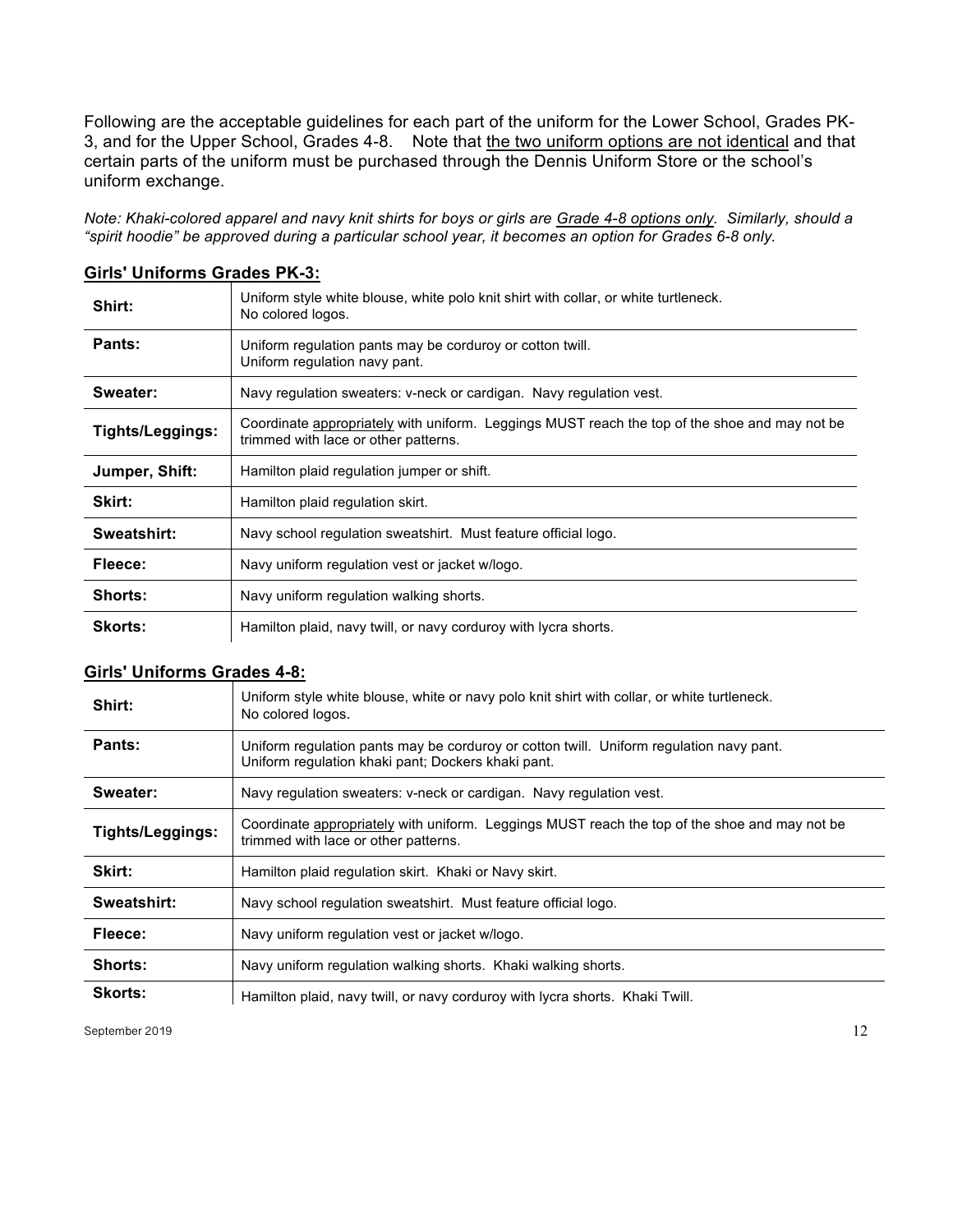#### **Boys' Uniform Grades PK-3:**

| Shirt:      | Uniform style white button shirt, white polo knit shirt with collar, or white turtleneck.<br>No colored logos. |
|-------------|----------------------------------------------------------------------------------------------------------------|
| Pants:      | Uniform regulation pants may be corduroy or cotton twill.<br>Uniform regulation navy pant.                     |
| Sweater:    | Navy sweaters: v-neck or cardigan. Navy regulation vest.                                                       |
| Sweatshirt: | Navy school regulation sweatshirt. Must feature official logo.                                                 |
| Fleece:     | Navy uniform regulation vest or jacket w/logo.                                                                 |
| Shorts:     | Navy walking shorts.                                                                                           |

#### **Boys' Uniform Grades 4-8:**

| Shirt:        | Uniform style white button shirt, white or navy polo knit shirt with collar, or white turtleneck. No<br>colored logos.                        |
|---------------|-----------------------------------------------------------------------------------------------------------------------------------------------|
| <b>Pants:</b> | Uniform regulation pants may be corduroy or cotton twill. Uniform regulation navy pant.<br>Uniform regulation khaki pant; Dockers khaki pant. |
| Sweater:      | Navy sweaters: v-neck or cardigan. Navy regulation vest.                                                                                      |
| Sweatshirt:   | Navy school regulation sweatshirt. Must feature official logo.                                                                                |
| Fleece:       | Navy uniform regulation vest or jacket w/logo.                                                                                                |
| Shorts:       | Navy walking shorts. Khaki walking shorts.                                                                                                    |

*REGULATION articles are defined as appearing identical to items purchased directly from our uniform supplier. For instance, pants purchased anywhere other than the Dennis Uniform Store are an acceptable part of our uniform only as long as they conform to the Dennis design (e.g., straight leg, no rivets, cargo pockets or contrasting stitching). Waist and length cut must be uniform style.) Dockers-brand pants for Middle School students meeting the accepted style may be purchased wherever they are sold but must be of identical style and color. SWEATSHIRTS and FLEECES are pre-ordered only through the Uniform Store. NOTE: Ordering information for the mandatory PE uniform as well as the optional alternate "spirit hoodie" (which may be worn in place of the uniform sweater or sweatshirt) will be available once school begins.*

## **ALL STUDENTS**

- On days when the student body will meet in formal assembly (e.g. Mass, etc.) a uniform sweater or sweatshirt must be worn. These days will be pre-announced.
- Clothing should fit properly and be clean. It should not be torn, shredded, written or drawn upon.
- Shirts must be tucked in at all times.
- Capri-style pants are not considered uniform regulation.
- Leggings may be worn under shorts or skirts but are never an appropriate substitute for pants.
- No colored or printed tee shirts may be worn under the uniform shirt or blouse.

September 2019  $\hspace{1.5cm}$  13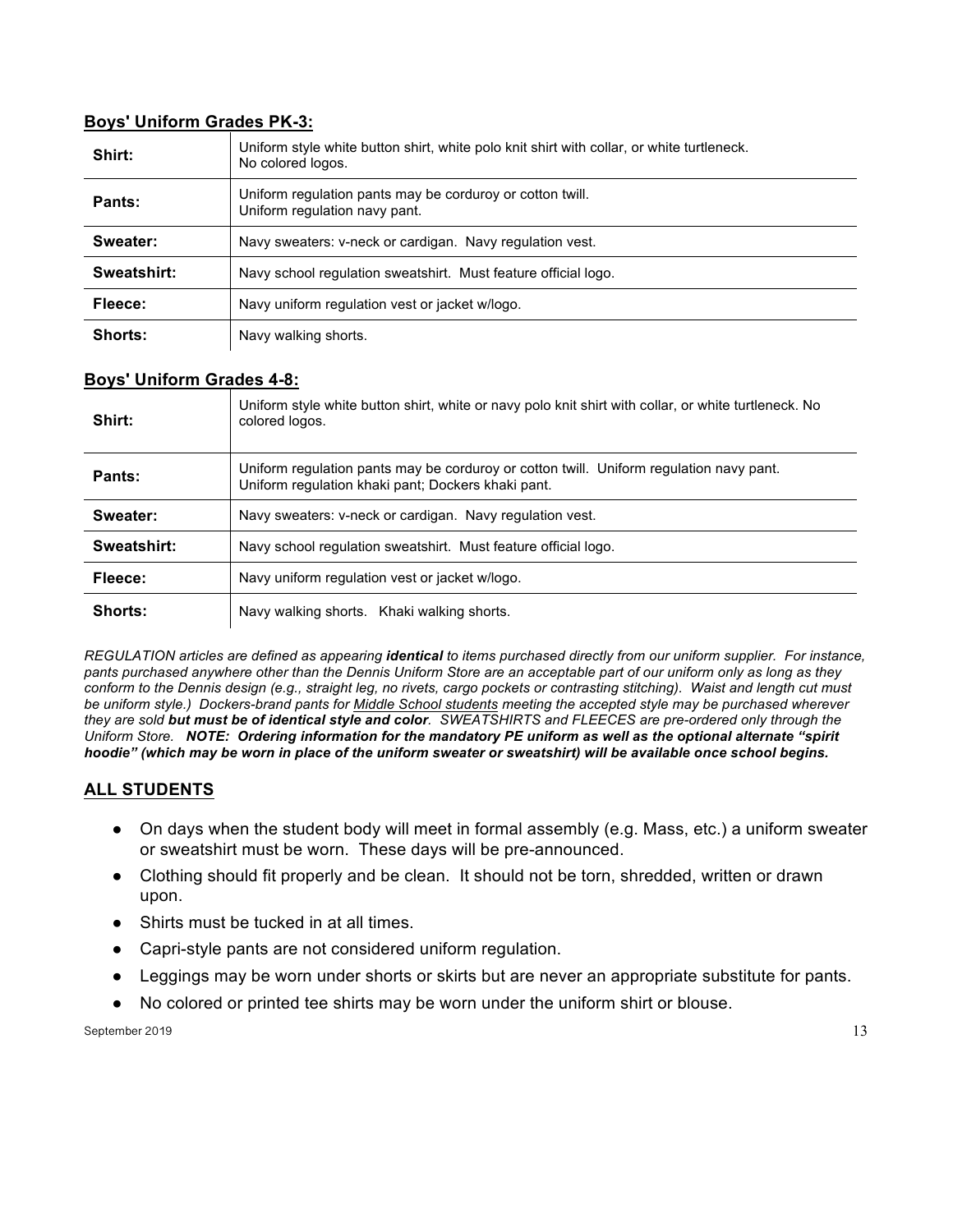- Shoes must be in good, clean condition and always fastened or tied. For safety reasons, shoes with open toes, open heels, slippery soles and sandals are not permitted. Boots may be worn from Nov. 1 until April 1.
- Plain navy, brown or black belts are permitted with the uniform.
- Jeans or sweatpants may not be substituted for uniform pants in an emergency.
- A uniform blouse, shirt or turtleneck must be worn under sweaters or sweatshirts.
- Socks and/or tights are required at all times. They must coordinate appropriately with the uniform and must be visible above the cut of the shoe. They must be a solid color (blue, white, black or red).
- Hats, bandanas, coats or non-uniform sweatshirts may not be worn inside the school buildings or church.
- Hair ribbons, ties, bows and clips must stay within the school's color scheme.
- Hairstyles, make-up, nails and accessories should be natural, moderate and appropriate for school. Unnatural hair color and artificial nails are not allowed. Hair should be clean and out of the eyes.
- Jewelry should be unobtrusive (no large hoop earrings, large chains, etc.) to prevent injury during the school day.
- Use good judgment when undergoing holiday or vacation fashion treatments. Upon return to school, temporary hair dyes, tattoos, statement braids, etc. MUST be removed and appearance returned to standard dress code regulation.

**When in doubt, clothing and accessories should always be brought to the school office for preapproval.** Requests for waivers to any of the above due to medical concerns must be accompanied by a physician's note.

#### **\* NON-UNIFORM DRESS DAYS**

On days designated non-uniform or free dress, clothing should fit properly, be clean and free of inappropriate pictures or wording. Jeans or shorts should not be torn, shredded or drawn upon. The length of the shorts should be appropriate, if not to mid-thigh. Yoga pants, tank tops, open toe shoes or sandals are not permitted.St. Madeleine Sophie parish-sponsored scout troops may wear their uniform on day of meetings.

All school staff assist in monitoring student appearance. In the majority of instances, questions are handled at the classroom level. In any debatable or recurring situation, the final judgment will be made by the school administration. Students not properly attired or groomed may be sent to the office for alternatively supplied clothing. In habitual situations, a student may be sent home and any school time lost can be required to be made up.

#### **DRUGS, ALCOHOL AND ILLEGAL SUBSTANCES**

The possession or use by students of tobacco products, drugs, alcohol or other illegal substances and the paraphernalia used to administer them is prohibited.

If a student is found with, or under the influence of, drugs, alcohol, any illegal substance, and/or drug paraphernalia, school authorities will use the following procedures: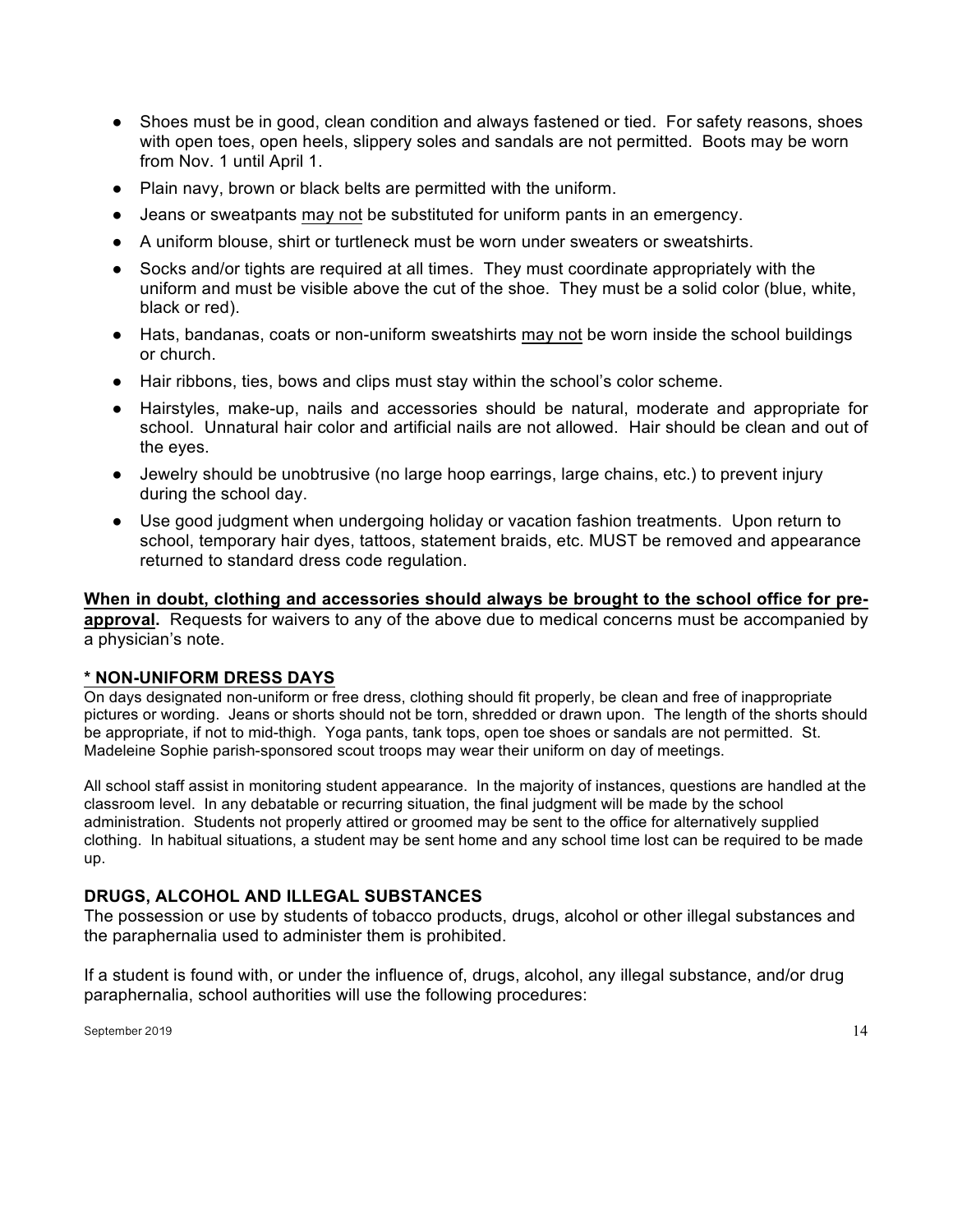- If school staff suspect that a student has consumed any harmful substance, the situation will be treated as a medical emergency. This means the appropriate first aid, including calling 911, if judgment indicates.
- If staff members are satisfied that the student has not consumed any harmful substances, the student will be isolated in the office. (In both of the above circumstances, any drugs, alcohol, etc. will be confiscated and held by the school pending a decision as to its disposition.)
- Parents will be called and informed of the student's medical condition and asked to come to the school to take the student home.
- The student will be placed on suspension from school at least until a conference with the parents is arranged and held.
- The purposes of the conference will be to:
	- a) Decide the student's immediate future status as a student at St. Madeleine Sophie; b) Identify appropriate interventions to deal with the student's harmful involvement with any substance;
	- c) Decide on future consequences for any similar behavior.

It is assumed that the student will be placed on disciplinary probation as a minimum for the first offense, and if there is a related future incident, he/she will be at the risk of permanent expulsion from the school program.

If school officials have reasonable cause to suspect that a student is harmfully involved with drugs, alcohol, or other illegal substances, a school administrator will contact the student's parents and share the information that has led to this suspicion. In such circumstances, the school administrator may ask the student's parents to have the student submit to a drug test and to share the results of that drug test with the administrator as a condition of continued enrollment at St. Madeleine Sophie. Refusal or failure to comply with this request will be considered grounds for the student's expulsion from St. Madeleine Sophie School.

If the results of the drug test are positive for any illegal substance, a conference, as outlined above, will be arranged and held before the student is allowed to continue as a student at St. Madeleine Sophie School.

## **DUE PROCESS PROCEDURES**

St. Madeleine Sophie School, as part of St. Madeleine Sophie Parish and the Archdiocese of Seattle, is committed to encourage an open and honest atmosphere in its relationship with students and the parents of those students. Any problem, complaint, suggestion, grievance, or question will be answered as quickly and satisfactorily as our resources permit. A Due Process procedure is helpful to use in those occasional situations when ordinary means of communication are not sufficient.

#### Informal grievance:

For reconciliation between a parent or guardian and a teacher or employee of the school:

September 2019  $\hspace{1.5cm}$  15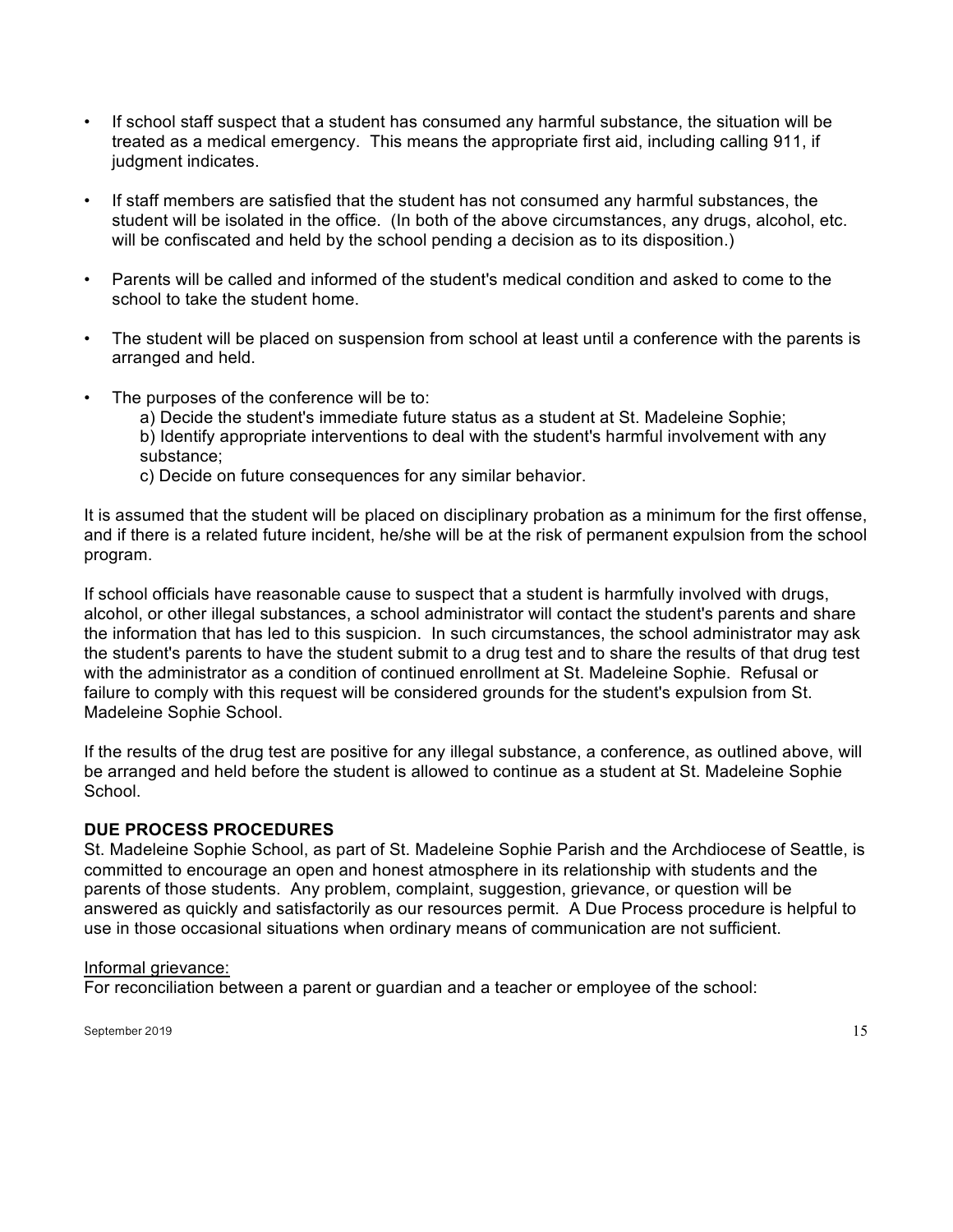The aggrieved parent or guardian shall first talk directly and privately to the employee with whom he/she has a grievance. If he/she is still dissatisfied, he/she may then talk to the Administration.

For reconciliation between a parent or guardian and the Administration: The aggrieved parent or guardian shall first talk directly and privately to the party involved.

Formal grievance: *(Documentation from this point on shall be kept by all parties concerned for future reference.)*

If the parent or guardian is still dissatisfied, he/she may send a formal letter to the Principal stating the grievance. The Principal shall respond by return letter within a reasonable time (usually considered to be no more than seven working days.) If the aggrieved party is still dissatisfied, he/she may seek recourse from the Pastoral Coordinator.

#### Informal Pastoral intervention:

The parent or guardian shall first talk directly and privately with the Pastoral Coordinator about his/her concern.

#### Formal Pastoral Coordinator intervention:

If the parent or guardian is still dissatisfied, he/she may send a formal letter to the Pastoral Coordinator stating the grievance. Within 21 days of receiving the letter from the parent or guardian, the Pastoral Coordinator will respond by return mail, review Archdiocese and School policy, gather all relevant facts, and hold a formal hearing with the parent or guardian and other affected parties present to hear each other's position. She, through written letter, will notify the parent or guardian, the affected party or parties, and the Principal of his decision on the matter.

If the parent or guardian is still dissatisfied, he/she may seek recourse from the Due Process of the Archdiocese. This is initiated by contacting the Assistant Superintendent for Personnel of the Office for Catholic Schools, 206-382-3498.

If, after the Archdiocesan Due Process has run its course, the parent or guardian is still dissatisfied, he/she may wish to seek legal recourse.

#### **EDUCATIONAL RECORDS**

Educational records are available to parents or guardians and others as provided by federal law. Appointments are arranged to view the records through a signed, written request. The Administration and/or delegate may be in attendance at such viewing.

Those items constituting the educational records are: The permanent record card, previous report cards, and any standardized test results. Release of this information is made to other educational institutions through written request. Three-days prior notification is required to meet each request. In cases where the size of the file or number of requests warrants, a mailing and processing charge will be added.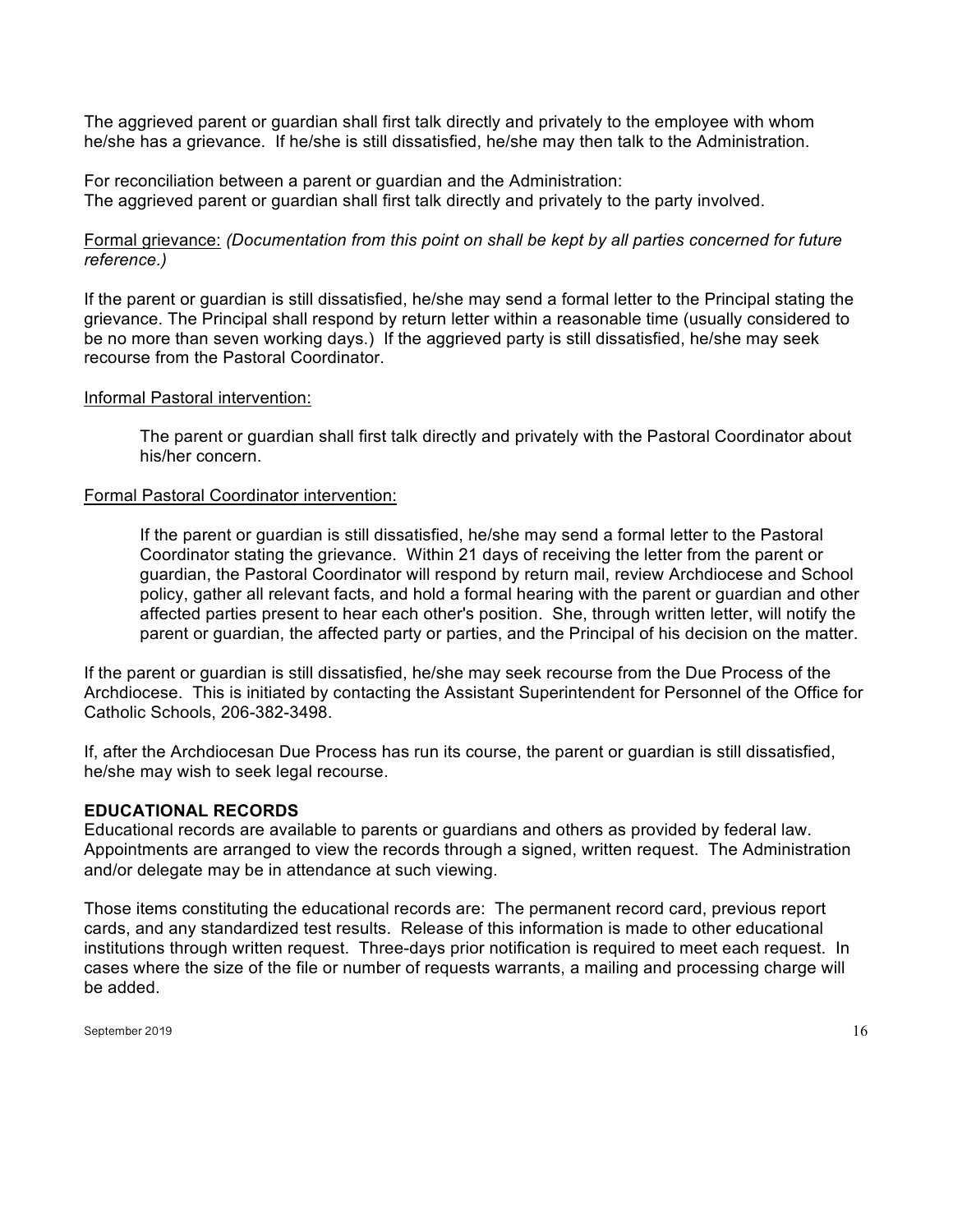Access to educational records is not denied the non-custodial parent unless the school has on file a certified copy of the most recent court documents prohibiting such. It is the responsibility of the custodial parent to provide the school with an official copy of the court order.

No written records will be released upon transfer to a new school until all financial and contractual obligations have been satisfied.

## **ELECTRONIC DEVICES**

Electronic devices such as cell phones may be brought to school at the sole risk of the student and his/her parents. They may not, however, be used during school hours or inside of the school building. PLEASE NOTE: In order to maintain the integrity of the school instructional day, **middle school student cell phones will be collected and stored in a secured cabinet in homeroom each morning** and returned at the end of each school day. Students who are found to neglect to turn in their cell phones or otherwise misuse technology will be subject to loss of privileges and possible additional discipline according to school policy.

## **EMERGENCY RECORDS**

For practical purposes, all school emergency records must be accurate and up to date. Any change in address, home or work telephone numbers, emergency numbers, marital status, or approved carpool drivers should be immediately reported to the school office.

## **ENROLLMENT / REGISTRATION / PAYMENTS**

St. Madeleine Sophie School endeavors to make a quality education available to all those who exhibit the desire to attend. As space is available, enrollment is opened to the community. In cases where class loads reach the maximum, the privilege of attendance for NEW students and any returning students missing the registration deadline is awarded to those showing the strongest commitment to the Parish in the following manner:

- 1. Catholics who are registered in St. Madeleine Sophie Parish and attending St. Madeleine Sophie Church with children already in St. Madeleine Sophie School and are current with their financial commitment.
- 2. Catholics who are registered in St. Madeleine Sophie Parish and attending St. Madeleine Sophie Church.
- 3. Non-Catholics with children in school.
- 4. Practicing Catholics out-of-Parish.
- 5. Non-Catholics new to the school.

After applying this eligibility criteria, if the number of applicants exceeds the number of vacancies, the Principal, with advice from the Administrative Team, will decide who is to be admitted according to the following guidelines (not ranked in order):

- Active in Parish and length of registered membership.
- Active in other areas, other parishes or ministries.
- Balancing of class needs as determined by Principal.

September 2019  $17$ Pre-School attendance in St. Madeleine Sophie School does not guarantee a place in Kindergarten.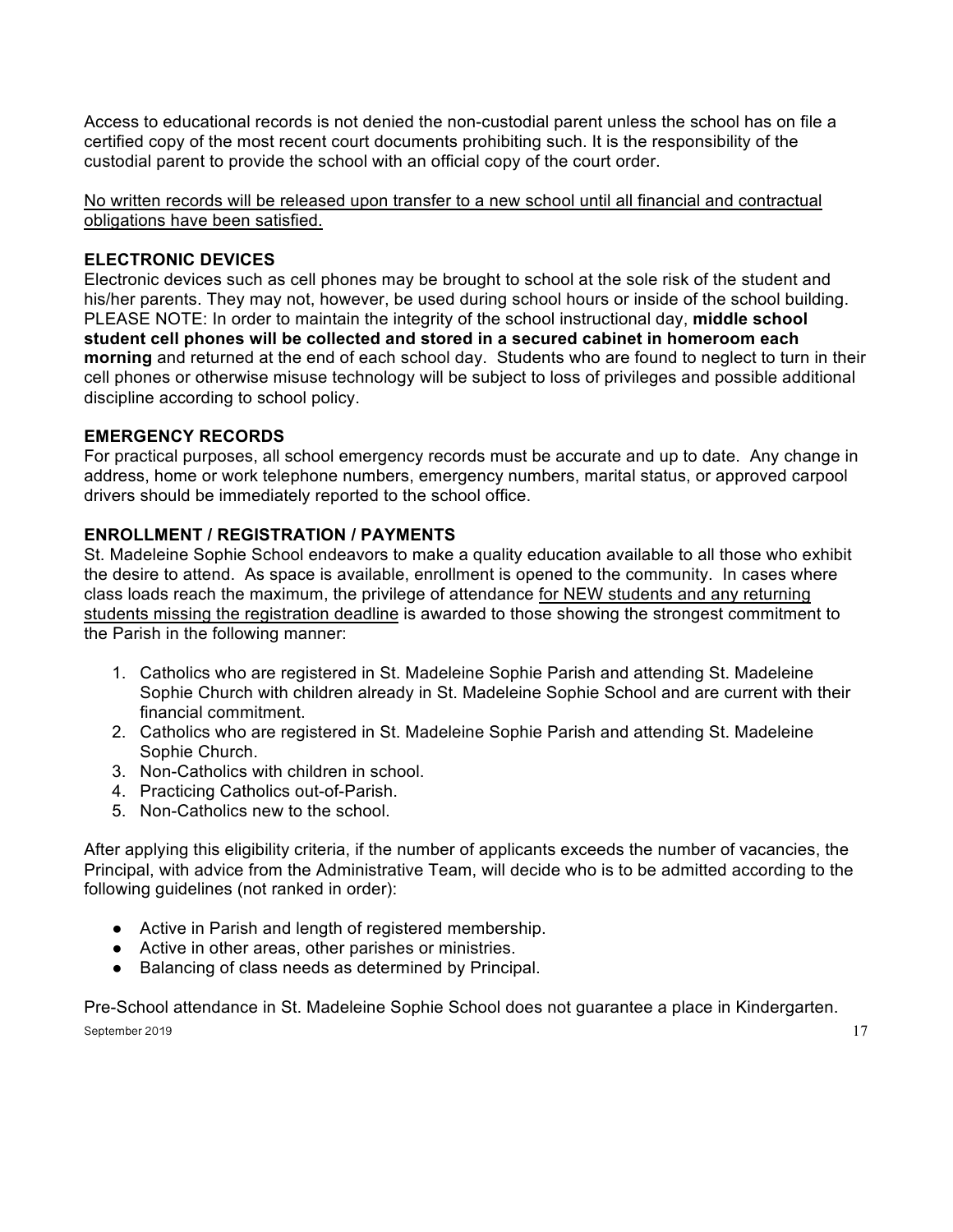Student registration for the coming year occurs in mid-winter. To register for the next school term, tuition must be current on ALL outstanding balances. If not, arrangements must be made with the Administration. To be eligible for a tuition plan less than the actual cost per pupil, a family must meet the qualifications listed in the definition of a parish membership.

- The family must be registered at the parish. Registration forms are available from the parish office.
- Families must regularly participate in parish life, the Sunday Eucharist and other liturgies where we gather as a parish community to worship.
- Families must be committed to reasonable financial support of the parish and have completed an annual sacrificial giving card. Quarterly financial records will be reviewed to determine that pledges are honored on a recognizable regular basis.
- Should there be circumstances where the above standards cannot be met, the family is asked to contact the School Administration or Pastoral Coordinator to discuss particular situations.

Tuition and fees are to be current by August 1st in order for students to enter school for the coming term. Unless other arrangements have been made with the Administration, admittance will be denied.

As a planned funding strategy for the program, the School Commission has chosen a tuition structure that attempts to reflect all associated costs of operation. Thus, we have decided against requiring many of the usual array of additional fees and charges. And while field trip charges, Environmental Education (Grade 5), and upper school technology / retreat / graduation fees are requested separately, the reality of pre-hiring staff and ordering materials necessitates that we secure a financial commitment to the program in advance of the first tuition payment. This commitment – referred to as the **Family Registration Fee** - is collected each year during registration to meet that need.

Registration fees are established each year prior to opening registration. A family who chooses not to attend after enrolling, for whatever reason, forfeits this fee.

Tuition is billed in advance. In the event of an early withdrawal, services will not be prorated for refund, as staff costs are already committed. In addition, the school reserves the right to call due the full year's tuition pledge amount if the family withdraws from school before the end of term without one month's notice, as outlined below.

**It is the obligation of the registering family to review the specifics on early withdrawal listed on the tuition contract and in the Handbook**. We acknowledge there are unique situations that develop for families requiring a change of plans and this policy allows for those to be considered. Still, it is our duty to operate as fiscally responsible stewards of the parish program and ensure its viability.

To once again be clear, ALL FEES COLLECTED AT TIME OF REGISTRATION AS WELL AS ANY PAYMENTS COLLECTED PRIOR TO THE OPENING OF SCHOOL (including tuition prepayments) ARE NON-REFUNDABLE IF REGISTRATION IS CANCELED FOR ANY REASON ON THE PART OF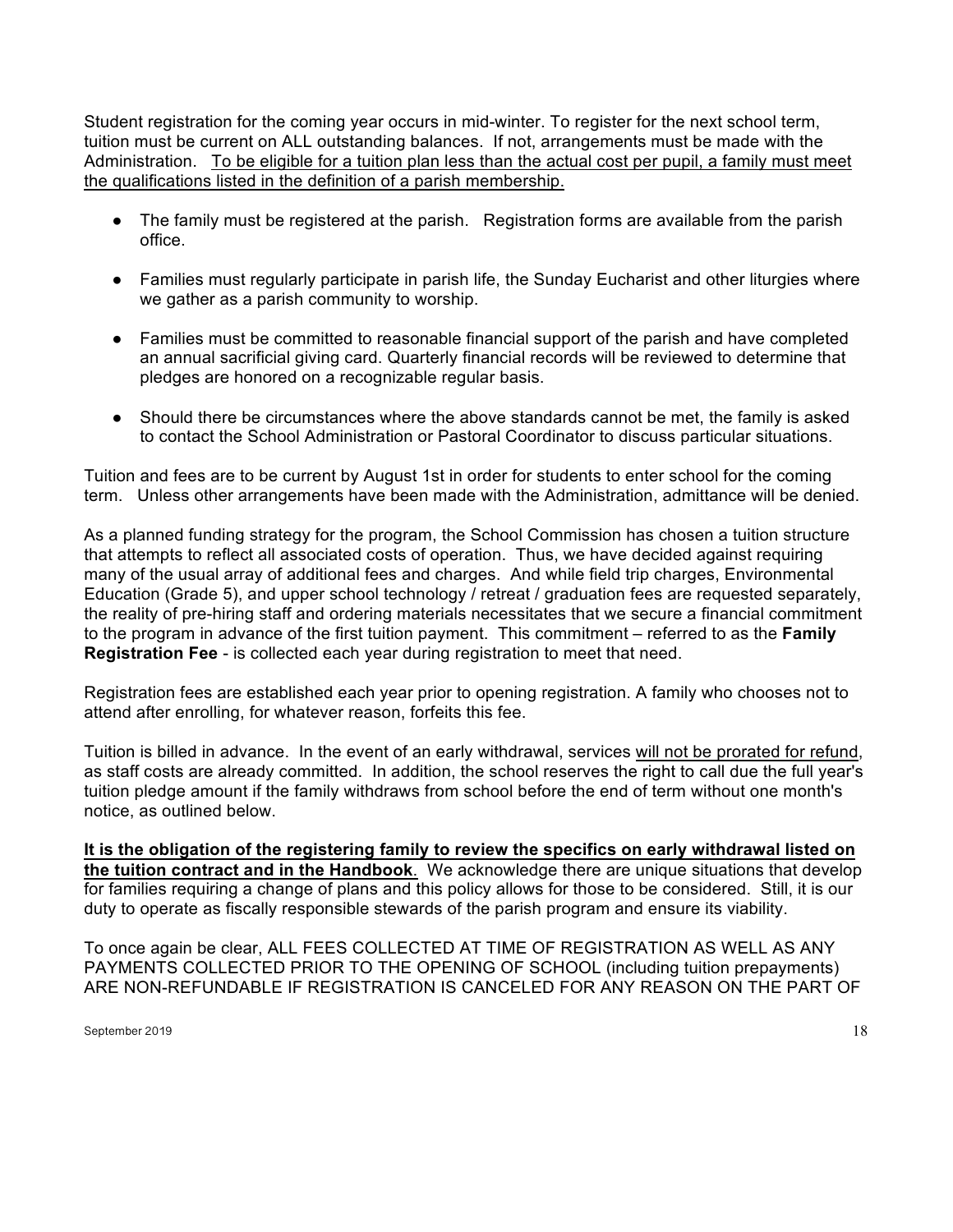THE APPLYING FAMILY. Any late fees incurred continue to remain the responsibility of the enrolling family. If the school cannot place your child, deposits will be refunded.

Payment of tuition is required for all children enrolled. St. Madeleine Sophie School does not provide free enrollment or reduced tuition in exchange for goods or services. Tuition is billed one month in advance. In the event of an early withdrawal, services will not be prorated for refund, as staff costs are already committed. In addition, upon registration for the upcoming school year, families acknowledge that the liability for the total annual tuition amount shall accrue according to the following schedule:

*If written notice of withdrawal is received by the School office from April 1 through June 30 – 25% of the total annual tuition obligation; July 1 through the first day of school – 50%; from the first day of school through December 31 – 75%; and January 1 through the end of final term – 100%. An adjustment to any portion of this policy for reasons of unforeseeable circumstance is at the sole discretion of the Principal in consultation with the Pastoral Coordinator*. *As per policy, the school reserves the right to call due the full year's tuition pledge amount if the family withdraws from school before the end of term without one month's notice.* 

SEE: TUITION

#### **EXTENDED DAY CARE PROGRAM**

A before and after-school childcare service is provided on site for families enrolled in St. Madeleine Sophie School. Information regarding this program is sent home periodically or can be gained by calling the school office at Extension 201.

#### **FACULTY ROOM / SCHOOL OFFICE**

The Faculty Room is one spot in the building where teachers are allowed an uninterrupted break and is not open to visitors or parents and students except by invitation. Break time is very short. Please respect the privacy of this area. Messages should be routed through the school office.

In addition, our tiny school office is the hub of all our communication and business. Since it is physically so small, we ask parents and staff alike to not use it as a place for meeting, carrying on long conversations or making personal cell phone calls. This will allow our office staff to devote their attention to their work and help ensure confidentiality.

#### **FAMILY COMMUNICATION**

Even as we continue to make progress toward moving most information online, A FAMILY ENVELOPE will be sent to each parental contact via the youngest enrolled child each Thursday. The envelopes are to be returned the next day. In addition to the web and e-mail, these packets are the principle means of communication to the home from the school and other organizations. Please impress upon your children the need for being conscientious in delivering the envelope to you. Many times, you will be asked to sign various notices and return them to school. Please cooperate in doing this promptly. It will save follow-up contact.

The school will supply the initial envelope. Additional envelopes, in the event of loss or destruction, will be available from the office at cost.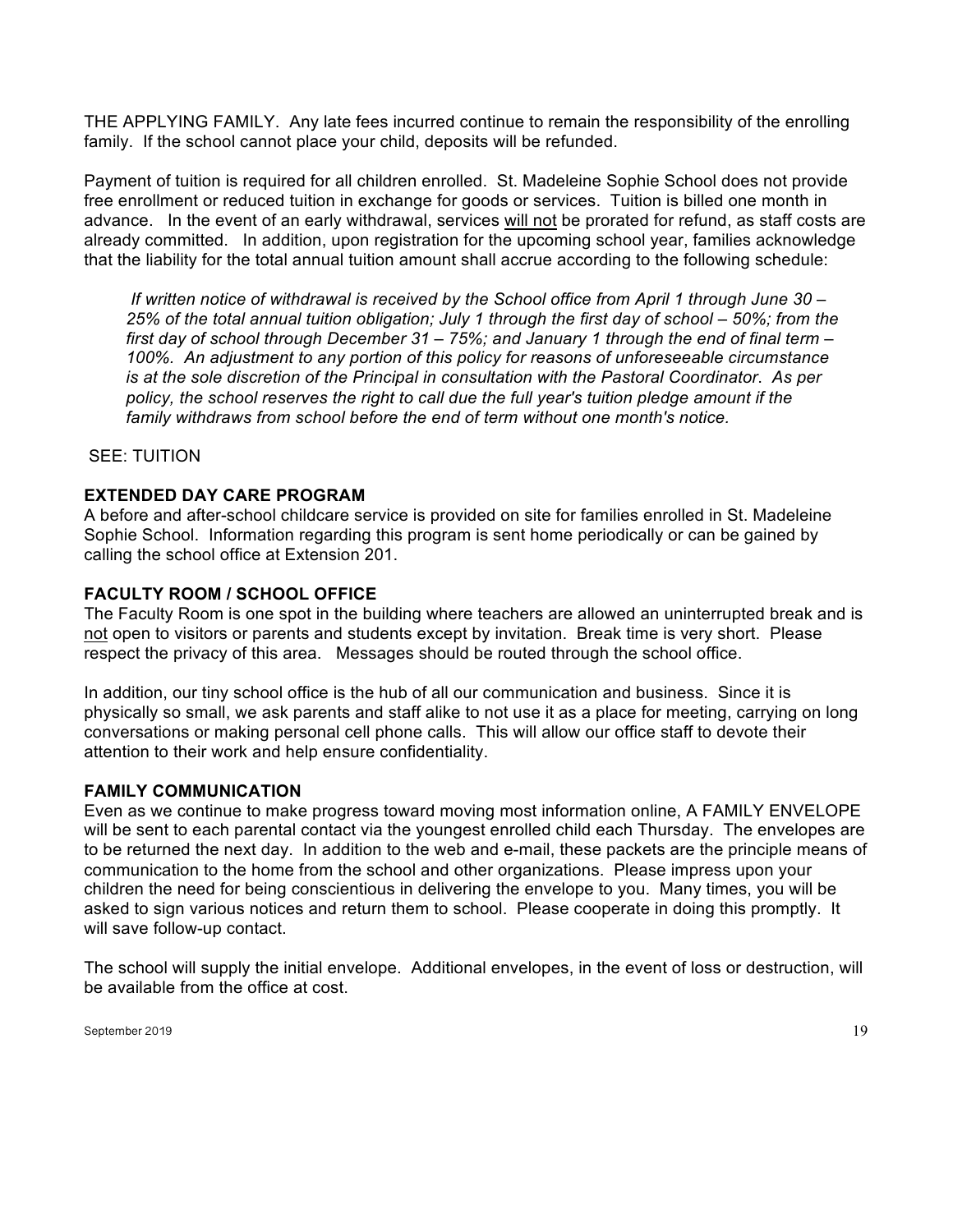The newsletter and family packet may be used by individuals to publicize events or opportunities, however, we reserve the right to edit such announcements and we normally do not accept flyers advertising for-profit ventures. For determination of what would be acceptable, contact the School Office.

#### **FIELD TRIPS**

Consistent with State law and our insurance carrier, each child riding in a private vehicle on a school sponsored trip must be provided with, and wear, a seatbelt and occupy a booster seat (if applicable). All drivers are required to provide information when volunteering to drive for an outing verifying that he/she has adequate liability insurance coverage. This information need be given only one time per school year and is kept on file until expiration date of the policy as listed and then must be replaced. In accordance with our insurance policy, drivers who must bring younger siblings are not permitted to drive any children other than their own. A complete field trip guidance brochure will be sent home at the beginning of the school year.

The use of an official Parental Authorization form, provided by the school, is required by the Archdiocese of Seattle and its insurance agency. A form signed by the parent or guardian is to be on file at the school for each student leaving the school campus on a school sponsored excursion. If this form is not received prior to departure time, the student will remain at school under the supervision of the staff. On extended field trips, you will be contacted to pick up a student left behind. Fax copies are accepted, however verbal permission over the telephone is not sufficient.

As an integral part of the educational program, field trips are designed to augment and provide opportunity for learning. All students are expected to participate in an out-of-school experience unless specifically released by the Administration. Parents wishing a child not participate in a specific event must notify the coordinating teacher and the school office in writing sufficiently in advance to allow for discussion of the issues involved. As a rule, we do not have the resources readily available to provide supervision for a student not participating in a field trip. If you determine your child will not attend a specific trip, please keep them home that day. At the same time, field trips are a privilege afforded to the student. An individual may be denied participation if they fail to meet academic or behavioral requirements.

Since field trip expenses are often paid in advance based on the number of students and chaperones attending, no reimbursement for trips missed due to illness or other causes will be made.

#### **FRAGRANCE FREE ZONE**

With the increase of sensitivities to airborne fragrances, colognes and environmental smells, we ask that all staff, parents and students remain considerate in the use of materials and scents that could be overly unpleasant to others. This especially pertains to our common areas, including the school office.

#### **FOOD ALLERGIES**

It is important to remember that during any given year we have students enrolled who have mild to somewhat severe nut or other food allergies. While we are NOT a nut-free environment, we take reasonable daily precautions to make sure that they are separated from any situation where they could become exposed. We ask that you always review with your child's teacher any snack or lunch

September 2019 $\qquad \qquad \qquad \qquad 20$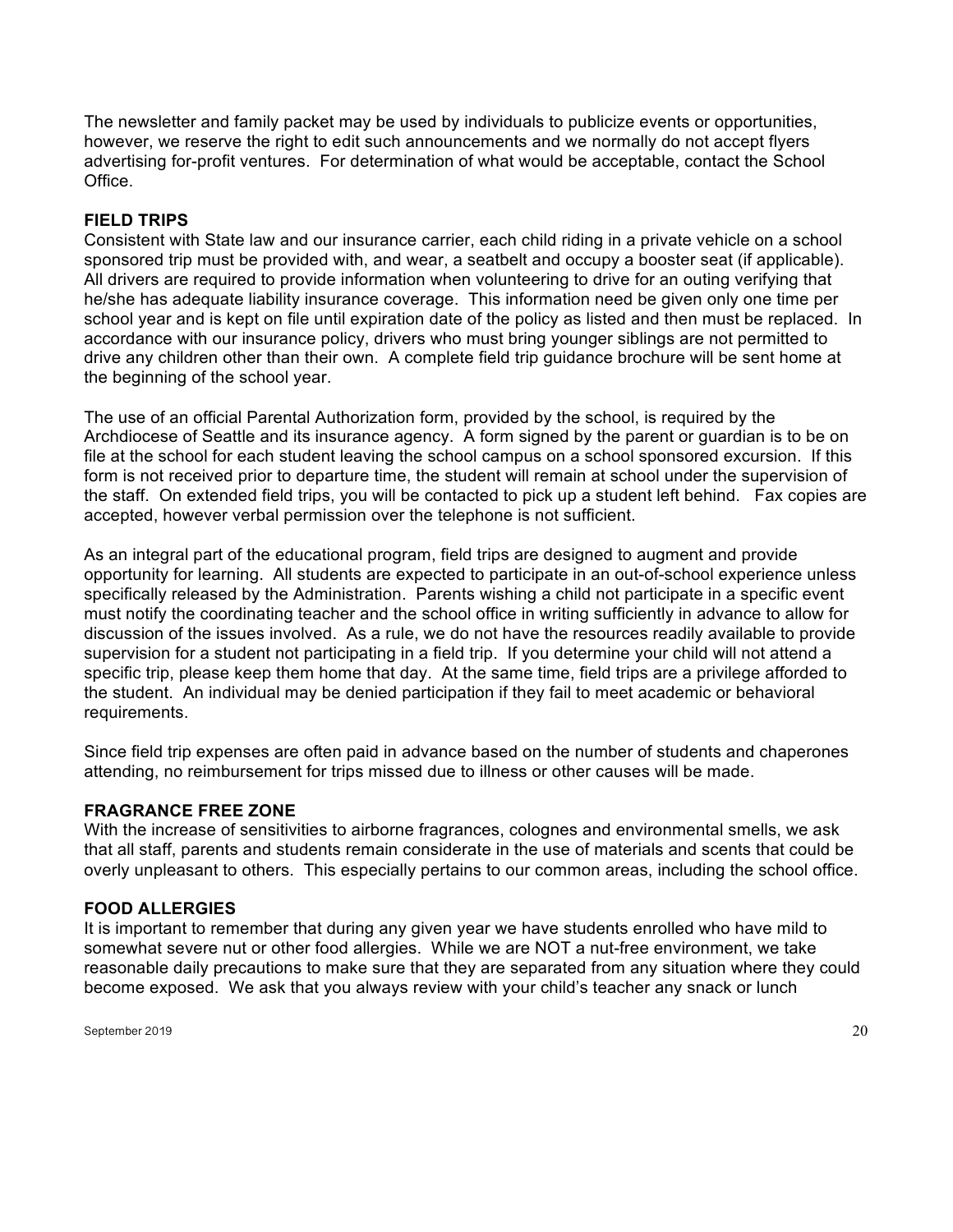considerations BEFORE sending food to be distributed or consumed. There is a link on our web site for ideas on nut-free snacks.

## **FUNDRAISING AND DEVELOPMENT**

Even though the tuition pledge amount is set to reflect the actual cost of educating each child, the amount actually received from these pledges only covers approximately 70% of our operating budget. The remainder is realized through funding development fundraisers and parish support. The parish support amount is a distribution of the monies received in the Sunday collection divided up among all the ministry areas of the parish, of which the school is a part. Funding development includes the auction, Moveathon, and other fundraisers as well as more long-term investments such as the endowment, alumni appeal, capital campaigns and the like. All enrolled school families are required to participate in these funding activities.

## **GUM / FOOD**

For janitorial reasons, gum is forbidden on the premises, both in school and on the playground. This regulation is enforced by the teachers. Candy and other food may be consumed only in designated areas and by permission. Pop and energy drinks are not allowed as beverages for snack or lunch except at specific class celebrations. No food or drink is to be taken from the lunchroom or classroom to the playground during recess without prior approval.

## **HEALTH RELATED ISSUES**

Our goal is to provide the best service we can to families as they confront the inevitable childhood maladies. It is important to remember, though, that we do not have a health professional on staff and we rely on both prudence and reality in assisting children in need. For that reason, we have specific procedures for certain occurrences.

- a. The distribution of medications is outlined later in this Handbook.
- b. We expect each child to have full bladder and bowel control. If a child has an accident and is of an age where he/she cannot change unassisted, we will call parents to attend. A staff member will never be allowed to change a child's clothing.
- c. Initial and ongoing treatment of nuisance outbreaks (e.g., lice) are the responsibility of the family. We will follow health procedures as outlined on our website.
- d. We will try to offer hearing and vision screening during the year as a service and as resources allow. The first and best place for these kinds of tests is your own pediatrician.
- e. We will continue to provide health updates as they become available via local and regional resources via the weekly newsletter.

## **HOMEWORK**

Home study assignments may be given at all grade levels (PK-8). The amount of time required for an individual to accomplish the assigned work will vary according to the ability and study habits of the child. Homework will generally not be assigned on Fridays. At times, long-range assignments are given and students may then choose to work on them on the weekend. The amount of homework per night is geared to the average student but should fall within these ranges:

| PK or Kindergarten | According to individual need |
|--------------------|------------------------------|
| Grades 1 & 2       | 15-30 minutes                |
| Grades 3, 4, 5     | 30-60 minutes                |
| Grades 6, 7, 8     | 60-90 minutes                |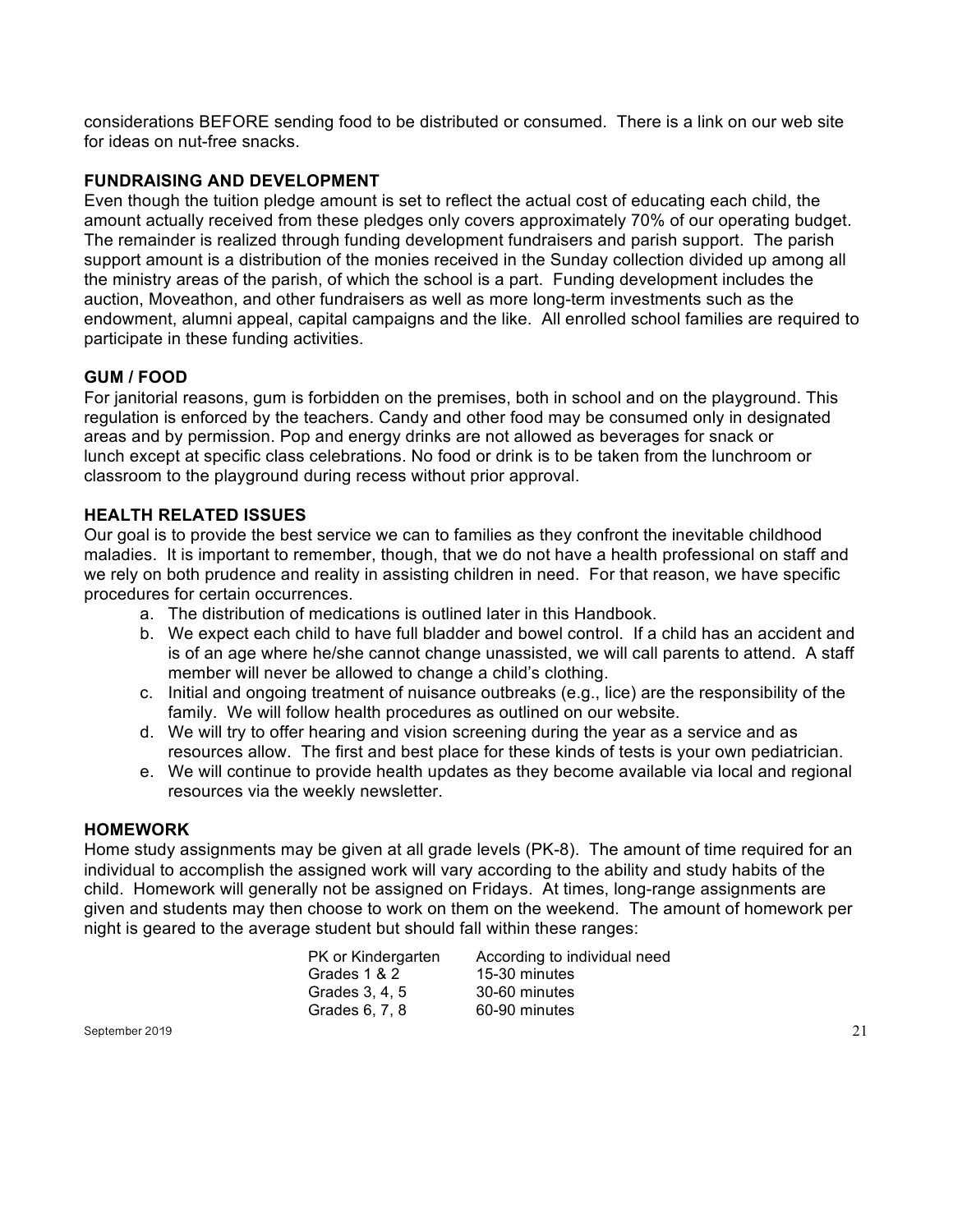If a student consistently spends more time than noted above in real studying - that is, without distractions such as TV or visitors - please notify the teacher. The teacher will evaluate the student's performance and adjustments or modifications will be recommended. If a student consistently spends less time than noted above in homework, the quality of the work in relation to his/her ability should be determined. At times, work that is assigned to be finished in class is not completed and must be taken home, finished and returned the next day. It is important that a special place and time be reserved for homework and that the child returns all work expected as part of his/her responsibility.

#### **HOT LUNCH PROGRAM**

A nutritious hot lunch program is offered each school day by Queen Ann Catering. An employee is on site Monday - Friday to help prepare and serve the lunches. Information regarding the lunch program goes home via the Thursday Family Packet. Financial arrangements to purchase the lunches are made directly with the caterer.

## **IMMUNIZATION OF SCHOOL CHILDREN**

In accordance with law, each child entering the school system must be in a documented state of immunity to measles, diphtheria, tetanus, poliomyelitis, rubella, etc. either by reason of having had the disease in the case of measles, or as the result of an accepted course of immunization. It is the responsibility of the parent or guardian of any child entering St. Madeleine Sophie School to provide documentation. Exceptions to this requirement, by state law, are made in special circumstances. Failure to comply with the immunization requirements WILL result in exclusion from school on the order of the State Board of Health. Immunization records are updated at the beginning of every school year. All forms MUST be on file the first day of school.

## **INCLEMENT WEATHER / CLOSURE OF SCHOOL**

When inclement weather makes it necessary to close the school, parents will receive notification over Twitter, the radio, TV and web site. Families are asked to listen to the early morning broadcasts on KOMO TV Channel 4 or KOMO Radio AM 1000. Archdiocesan schools normally follow the public school schedule for emergency closure. However, because public schools need to bus children distances away and we do not, WE WILL NOT ALWAYS CLOSE WHEN THEY DO. As soon as possible on the morning in question (usually by 6:00AM) we will have announced one of the following:

"St. Madeleine Sophie School is CLOSED."

When school is closed due to hazardous weather conditions, all other school activities and meetings will also be canceled.

"St. Madeleine Sophie School is on LATE SCHEDULE, OPENING LATE." (A time will be given)

If we have a delayed opening time, all after school activities will be canceled to alleviate hazardous driving and walking conditions that exist at such times. There will be no morning PK if we have a late start.

"St. Madeleine Sophie School will close early at..." (A time will be given)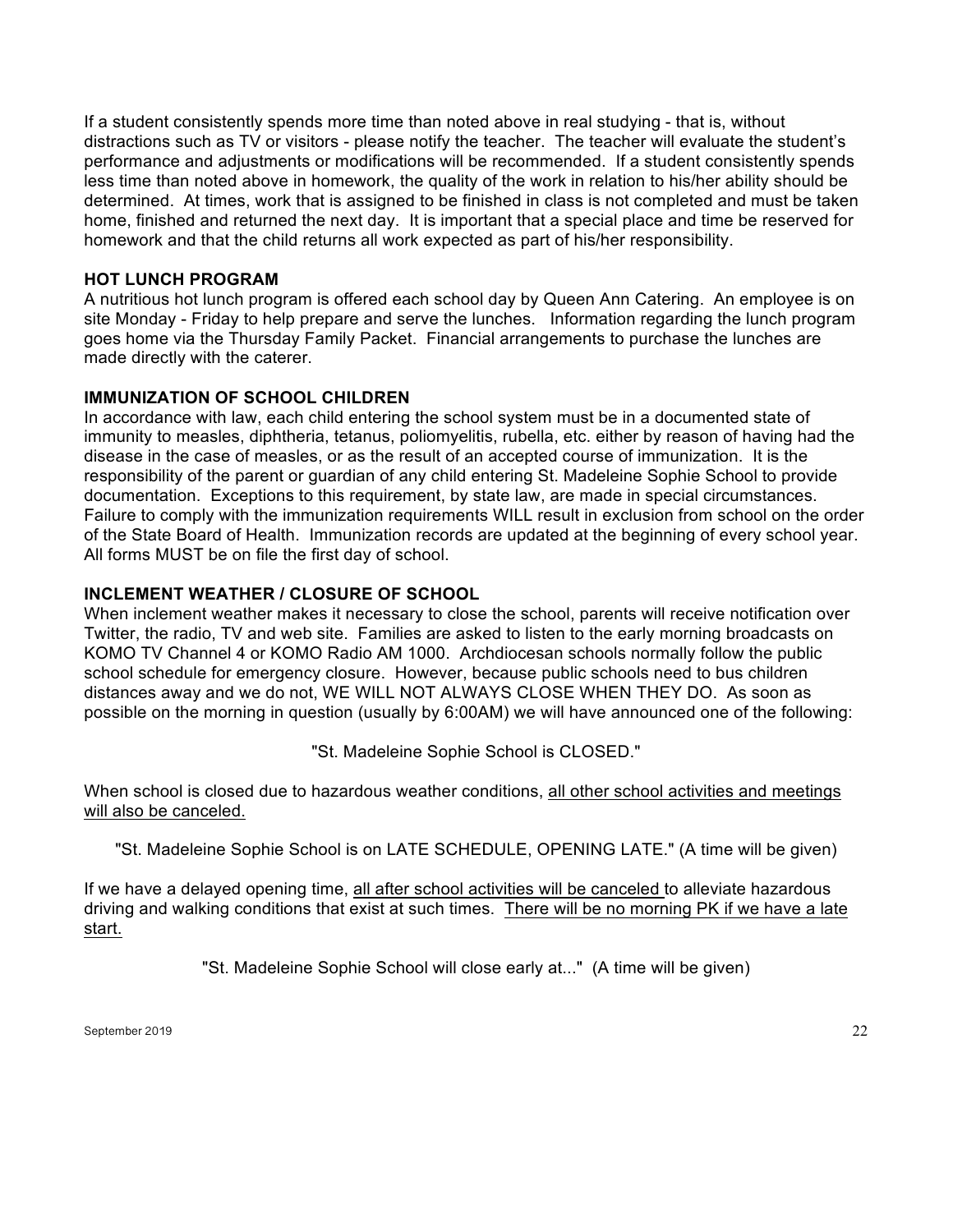If we close early because of hazardous weather conditions (VERY rare), the office will remain open until ALL CHILDREN are picked up. All other school programs will be canceled.

Rarely, classes may be canceled due to other special circumstances (e.g. severe illness outbreak, mechanical problems, situations involving staff attendance, etc.). In each case, we will do everything possible via any and all means to notify you prior to your arrival. If a remedy for the emergency cannot be assured prior to 9:30AM, all classes will be canceled for that day.

State approval for independent schools requires operation of the educational program for EITHER 180 days OR 1000 hours. While an effort is made each year to complete a minimum of both, we are not obligated to make up days canceled for legitimate reasons. The Principal always makes the final decision regarding calendar changes.

#### **INSURANCE**

Student accident insurance coverage is the responsibility of the family. No formal arrangements exist with outside providers to offer primary or additional school-time and full-time student accident coverage. Families lacking adequate insurance should explore available possibilities. Information regarding options may be obtained in the Office.

#### **INTERNET USE AND WEB PRESENCE**

The User Agreement signed by upper school students and families at the beginning of the year governs student use of internet access at school. The same Agreement governs use of all school provided technology whether at home or on campus. Details are outlined each year in the cover letter accompanying the Agreement.

It has been our experience that no server filter has yet been developed that fully works for our purposes. We continue to dialog with our sister schools regarding progress in that area and will pass along any information as it becomes available. In the interim, students are bound by the User Agreement that speaks specifically to safe, secure, and appropriate use of provided internet access. Students are expected to use the tool only as directed and only under teacher supervision at school and adult (parental) supervision when at home. We reserve the right for random auditing of the history log on student laptops and our main server to check for violations of this policy and inappropriate usage. Consistently demonstrated misuse of the resource will result in the loss of privilege. If a parent becomes aware of inappropriate use of school related technology, we wish to be informed immediately. As is the case with all student behavior, any conduct whether inside or outside of the school program which is detrimental to the reputation of the school or harmful or abusive to other students, families, staff and adults can result in a formal disciplinary action.

To insure compliance with our non-profit regulations and to maintain editorial and quality control over content, no group, association or individual may establish any web-related social media site using the school or parish name or logos without prior approval from the administration.

#### **INTERRUPTIONS OF CLASSES**

September 2019  $\hspace{1.5cm}$   $\hspace{1.5cm}$   $\hspace{1.5cm}$   $\hspace{1.5cm}$   $\hspace{1.5cm}$   $\hspace{1.5cm}$   $\hspace{1.5cm}$   $\hspace{1.5cm}$   $\hspace{1.5cm}$   $\hspace{1.5cm}$   $\hspace{1.5cm}$   $\hspace{1.5cm}$   $\hspace{1.5cm}$   $\hspace{1.5cm}$   $\hspace{1.5cm}$   $\hspace{1.5cm}$   $\hspace{1.5cm}$   $\$ Only in the case of emergency are teachers or students to be interrupted during school hours. Requests to see teachers before or after school should be made by appointment in order to give parents uninterrupted, individual attention. Leave written messages or forgotten articles at the office.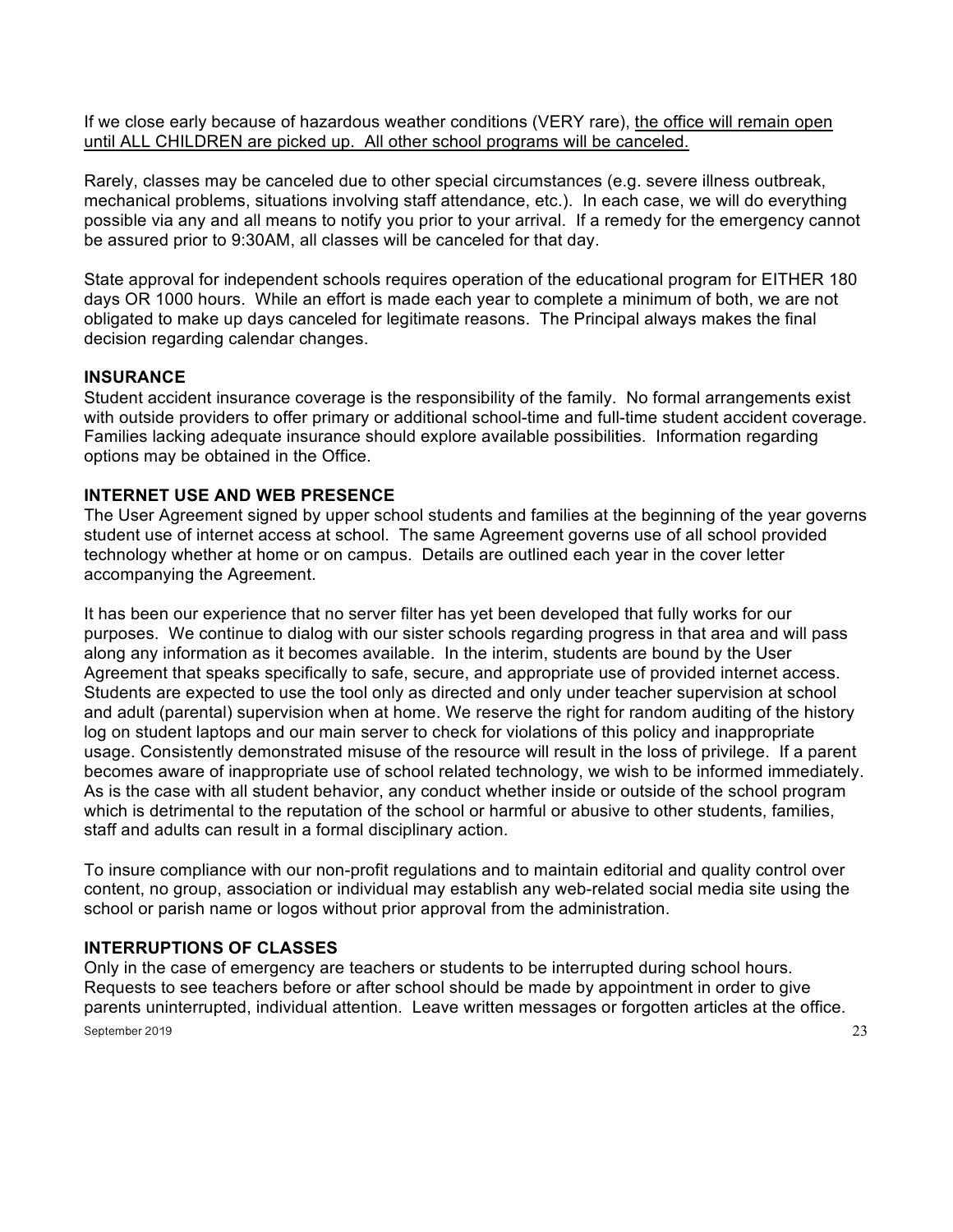All staff have voice mail boxes. These extensions are listed elsewhere in this Handbook. Teachers' home telephone numbers are not given and parents are asked to arrange to confer with them during the working day. Ordinarily, teachers are in the building from 8:00AM to 3:30PM.

Students arriving by 8:25AM are greeted daily in their class lines outside the playground entry doors by their homeroom teacher. Others arriving after the class has entered must go directly to the office to sign in. Except for the first few days of the school year for the new or very young students, we ask that parents not escort children directly to the classroom. Parents are welcome at any time in the office but we have found fewer interruptions to the start of the class day (with less loss of precious instructional time) when "good-byes" are said outside, rather than inside, the room.

## **LEARNING EXCEPTIONALITIES**

St. Madeleine Sophie School teachers and are committed to meeting the needs of all enrolled children in so far as possible. Our Director of Student Support is the main link between the classroom and home to the benefit of all students designated for a student support plan. Still, there could be some situations when the best possible service is beyond the resources of this parish. In all such cases, a dialog will be initiated to determine avenues for reasonable accommodations and modifications.

When a student experiences difficulty learning in the classroom, testing may be recommended to determine a cause. It is to the child's advantage to be identified early enough so that modifications in the instructional program can be made to accommodate the difficulty. Special educational referrals are available to any St. Madeleine Sophie student through their local public school district. Services may be provided for eligible students with learning or speech/language difficulties at a designated public school. If it is determined the child has a disability that makes it very hard for him/her to be successful in the regular classroom, the recommendation to secure the services of the resource specialist could be made. The child might be tutored before school or during release time in the school day. The expense of an additional outside tutoring beyond what our staff can provide is borne by the family of the student.

If it has been determined that a shadow aide is necessary for successful enrollment, the school reserves the right to work with the family in determining the best suitable candidate. The classroom teacher will be involved in the regular, ongoing evaluation of the aide's performance. An outline of expectations for all classroom assistants is included in the Faculty Handbook.

## **LIBRARY AND CURRICULAR MATERIALS**

All learning support materials for our school instruction and library collections are chosen in accordance with the philosophy of St. Madeleine Sophie School and are made at the local level to augment instruction in accordance with diocesan and state guidelines. In keeping with our goals and objectives, selection is made by the teachers - with approval from the administration - based on professional criteria as to quality, suitability and interest. All materials are reviewed and updated as warranted. Questions or concerns regarding library or classroom materials should be made in writing to the Administration. Any action to remove or replace a resource in question is at the sole discretion of the administration or pastor.

#### **LITURGICAL SERVICES**

September 2019 24 Catholic Mass and prayer liturgies are celebrated regularly. Parents are welcome and encouraged to attend these as well as any school functions held during the day. It is important that families regularly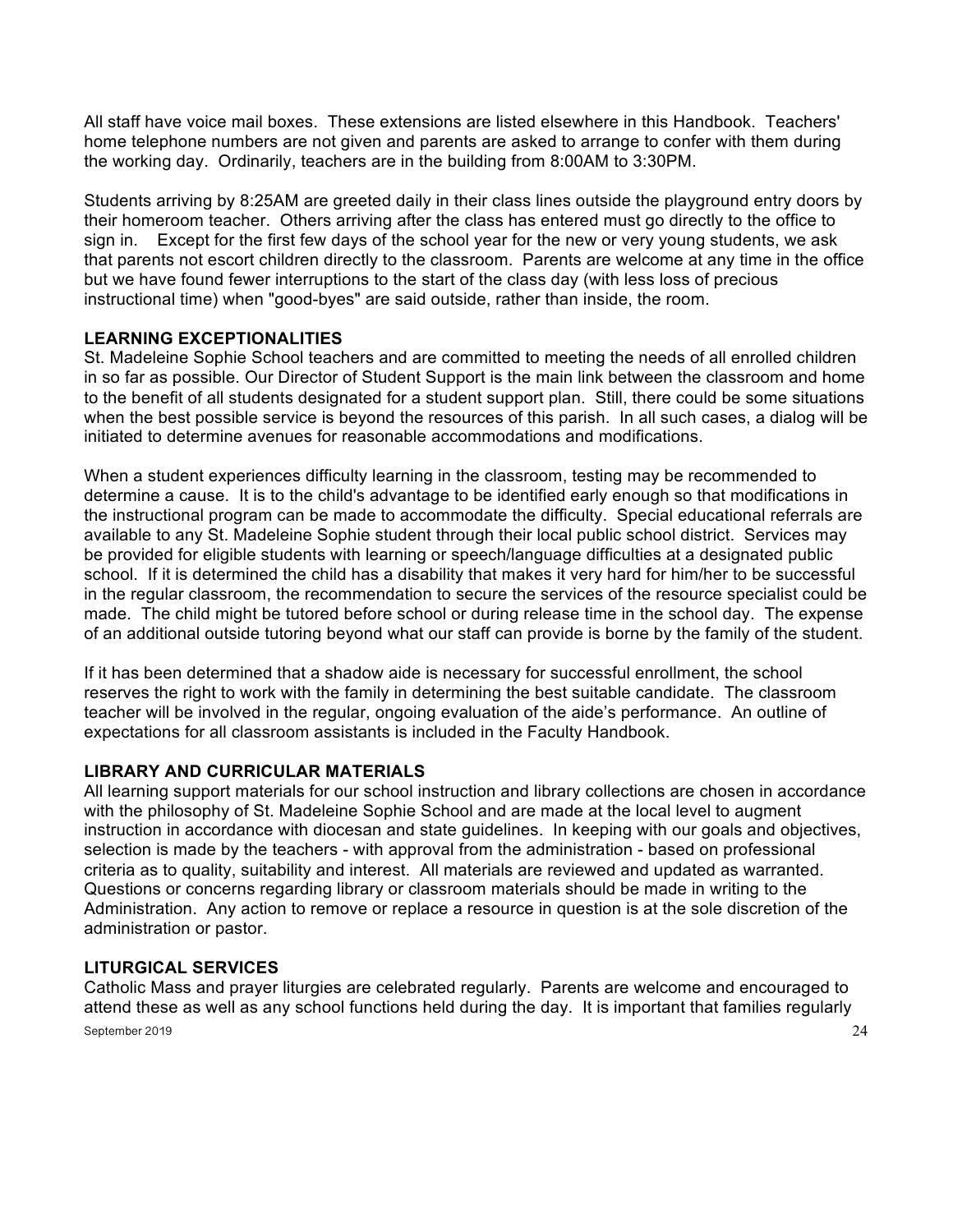join the school community in celebrating our faith. All students attend these gatherings. The opportunity to receive the Sacrament of Reconciliation is scheduled during the Advent and Lenten seasons in the evenings as a parish experience. In this diocese, sacramental preparation for First Reconciliation and First Eucharist is offered for families as a parish education event. Information is sent home each year via the Family Packet.

#### **LOST AND FOUND**

Items of Lost and Found can be claimed outside the Office. Due to extremely limited space, these items are donated to the St. Vincent de Paul organization on a monthly basis. While every attempt is made to reunite items with their owners, notification of a donation pick-up will not always be given in the family newsletter.

#### **LUNCH**

The lunch eating period begins around 11:30am each day depending upon department and is either preceded or followed by recess. PK students are dismissed at Noon. Our goal is to provide a minimum of 15 minutes uninterrupted eating time and 30 minutes of noon recess. The schedule for the younger children is flexible based on their needs and adjusted periodically.

A parent's written request is required for students to go home for lunch. Please note if this is to be a regular occurrence. Those who go home only occasionally must submit a written request for each occurrence. Forgotten lunches may be brought to the school office to minimize classroom interruption. Please label lunch bags with the student's name and grade. A formal hot lunch program is available as described elsewhere in this Handbook. As updates become available, information concerning prices and reductions, as well as the availability of milk or bottled drinks for those not buying the hot lunch, will be sent home.

Once students have used the restrooms after lunch, they are to proceed to their recess area. No loitering in the restrooms, halls, or the office is allowed.

#### **MEDICATION AT SCHOOL**

Only designated office personnel will administer medications to students. State law makes no distinction between prescription and non-prescription medication in this regard.

Students are not to keep medicine of any kind with them (this includes aspirin and Tylenol), with ONE exception. Effective August 2006, students with permission may carry and self-administer asthma and anaphylaxis medication if authorized in writing by their physician. Cough drops are considered nonprescription, over-the-counter medications and are not allowed in the classroom without specific written notification.

All medicines must come to the office in a labeled container (plastic baggies and envelopes are not acceptable). These containers must bear identification as to the name of the child, name of drug and dosage amounts. A written note by the parent giving specific directions and the school permission to administer medicine must accompany all medications. In addition, if it is a prescription medication, a signed physician or dentist's note must also be included. School staff will not administer pharmaceutical pessaries (suppositories) or catheters.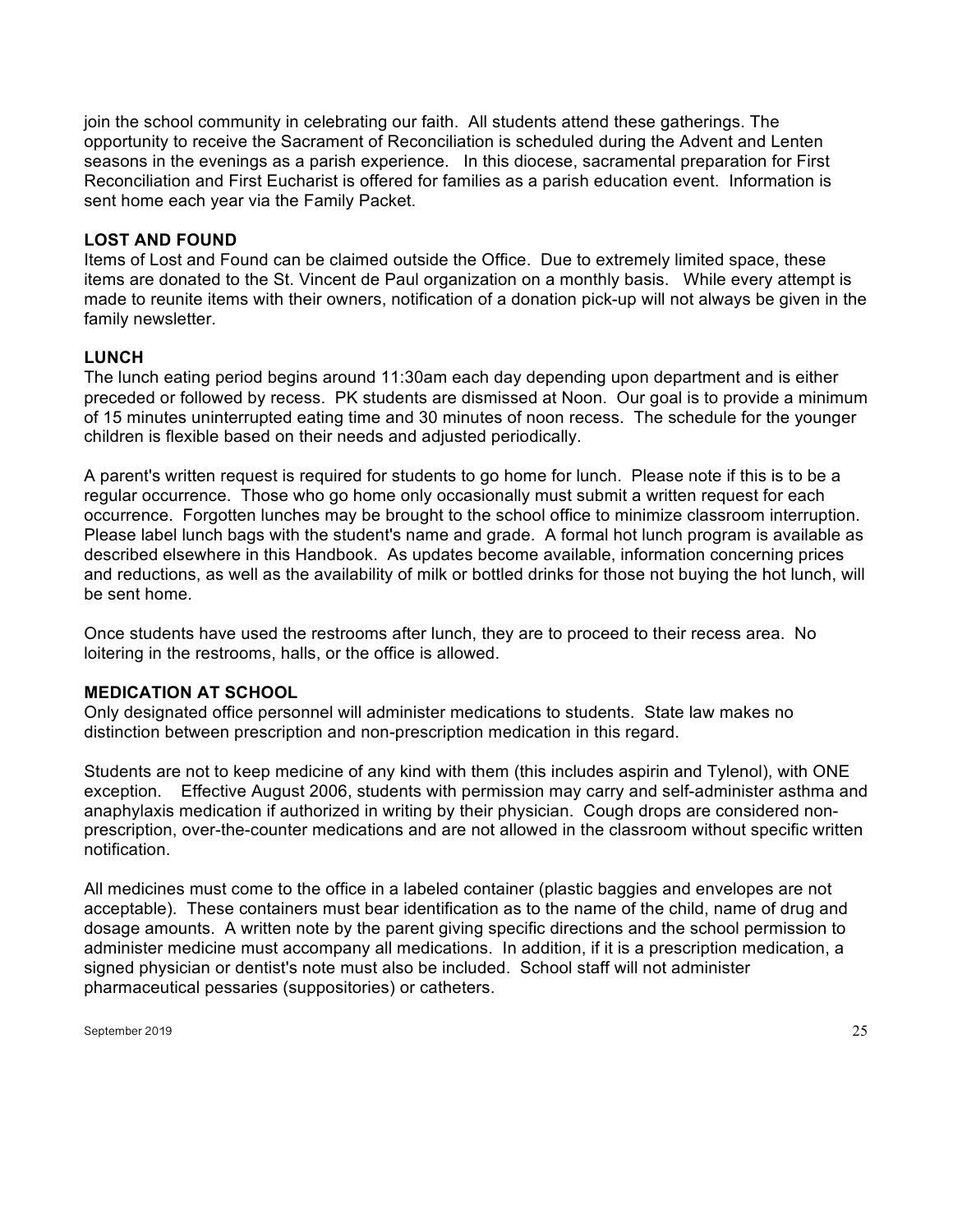Special or extreme exceptions to this policy may be reviewed by the administration.

## **PARENT ASSOCIATION – PARENT CLUB**

A home and school association of St. Madeleine Sophie School serves as a main communication link between the school, parents and school commission. The mission statement of this group along with a copy of the bylaws is available on the school web site.

## **PARTIES AND EVENTS**

Classroom parties may be part of the regular routine at the discretion of the teacher. On special occasions, a simple party may be arranged through consultation with the teacher and with the help of the room parent. A small treat may be brought to celebrate a child's birthday, but it is best given at lunchtime or at a time arranged by the teacher.

Invitations to parties are NOT to be passed out in school unless everyone is invited - either all the boys or all the girls or both. Hurt feelings result when it is obvious that some children are not included in an invitation.

Students are not released from other classes to attend sibling parties.

## **PERSONAL BELONGINGS**

Please sew a tape or somehow mark the name of your child on hats, coats, sweaters, P.E. clothes, etc. Be certain names are written on paper lunch sacks, etc. So very often, articles of clothing (especially sweaters) are lost and not claimed. Unclaimed items will be given to the St. Vincent de Paul Society monthly. The school and parish shall not be responsible for lost or stolen items or money which were brought to school unsolicited or kept in an unsecured place. Children should not bring money to school except for specific need (e.g. lunch, fine, fund raising, bus fare, etc.)

Outside of times when items from home could be brought to enrich the educational experience, students are asked NOT to bring personal belongings (e.g. toys, balls, radios, music players, etc.) to school. We cannot be responsible for lost, stolen, or damaged items and their very nature often causes a disruption to the child's or other's daily experience. If an item causes a problem, it can be confiscated. Timetable for the return of such items is at the discretion of the teacher.

If it is determined that a cell phone or similar device is necessary for student-home communication, use of such must be consistent with established classroom procedures or the privilege will be suspended.

## **PETS / ANIMALS**

Due to health regulations, the potential for injury, and student allergies, we ask that you do not bring your pets with you on to school property. Periodically, a visit from home for a specific classroom purpose can be allowed. This MUST, however, be approved with your child's classroom teacher BEFORE the pet arrives. Please do not show up with any animal and ask if it can visit that day.

## **PHOTOGRAPH RELEASE**

September 2019 $\qquad \qquad \qquad \qquad 26$ At times, photographs of students in different activities are used for school publicity or promotional activities. Additionally, there are times when we might be covered by local or national media representatives and photographs or videos are taken to augment the story. If at all possible, we will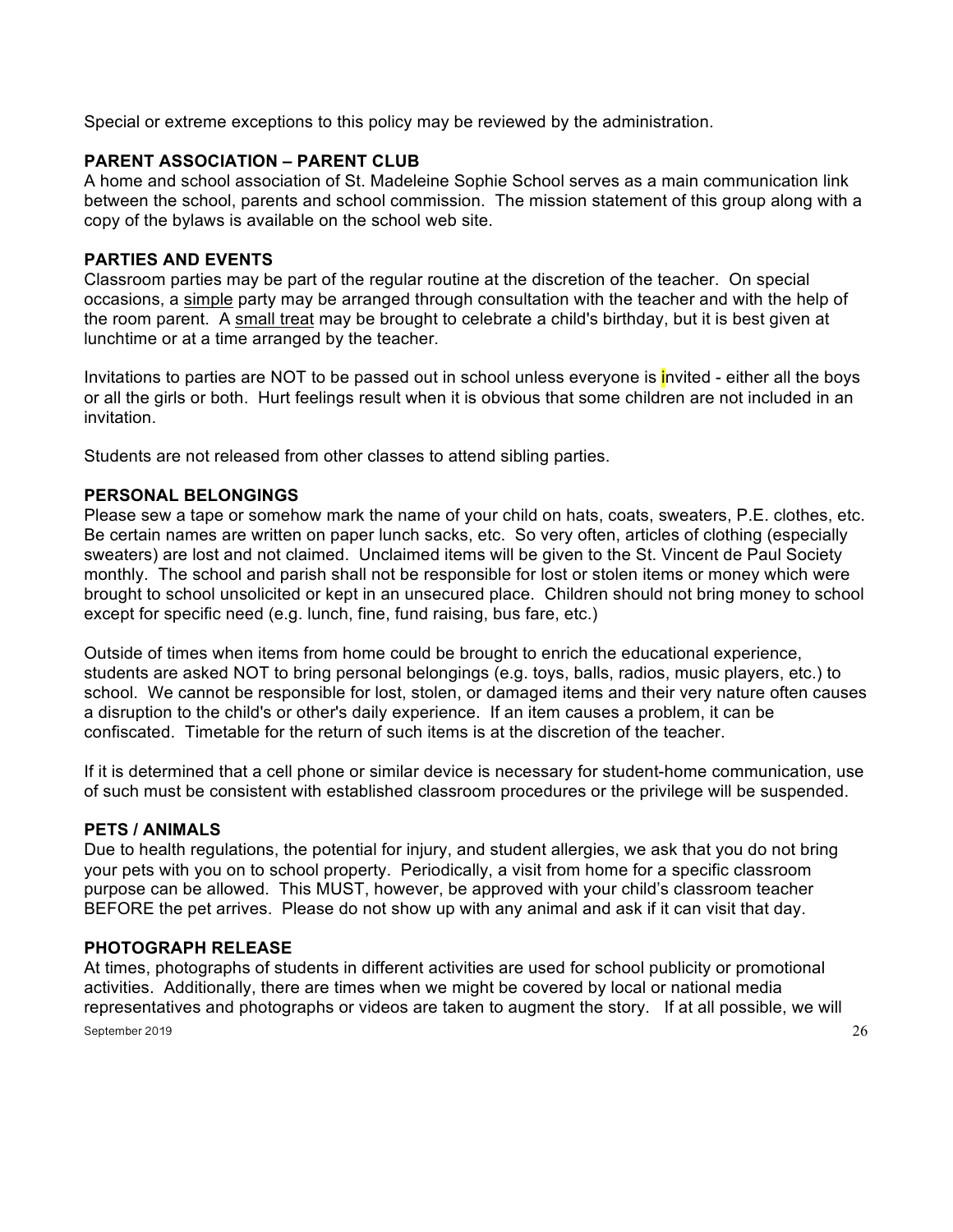give you advance notification of such requests. However, we reserve the right to approve the proposal as the situation may warrant. If you do not wish your child to be photographed for any reason, please make sure an annual letter to that effect is on file in our office NO LATER than October 1 each year.

## **PLAYGROUND**

Different areas of the campus are available for outdoor activities but also necessitate that recess times are staggered. Our first priority is to provide a safe environment for the students. Not all areas of the playground will be opened to free use at any particular time. Each class is assigned an area and is expected to participate in the sanctioned games for that area. No provision is made for students to stay inside during recess time. Younger children attending with parent volunteers assisting with recess duty must stay in the lower big toy area.

#### **POLICY**

School policy is descendent from parish, diocesan and state policy and guidelines. It is formed in collaboration between the School Commission, Pastoral Coordinator and Principal. Interpretation and implementation falls under the direction of the administration of the school. Parents are welcome to make suggestions for policy or changes through either the school office or the School Commission.

## **PREPARING CHILDREN FOR THE SACRAMENTS**

Our parish follows the Archdiocesan policy for First Reconciliation and First Eucharist, which states: *"Preparation and celebration of First Communion are to be parish-based."* Candidates for First Communion should not be divided between those who attend a parish school and those who take part in parish religious education." Thus at St. Madeleine's, while formal catechetical instruction is a part of daily life in the school, preparation for all sacraments takes place at the parish level. This parent/child program is a wonderful opportunity for parents to "walk" closely with their child as they prepare for these first sacraments. Registration forms and more information are available each September and classes begin in October. Sacramental preparation assemblies are announced through the Parish bulletin.

#### **PROMOTION POLICY**

In general, pupils are promoted once a year in June. Promotion to next level is based on the student having fulfilled the requirements of the current grade level.

While normally not a preferred option, any pupil may be required to repeat the work of a grade whenever, in the judgment of the Administration and the teacher, it would be to the student's educational advantage to repeat rather than be promoted to the next grade. When a pupil is in danger of retention, his/her parents will be advised of this situation by the beginning of the final trimester of the year.

Generally, the following guidelines are in effect: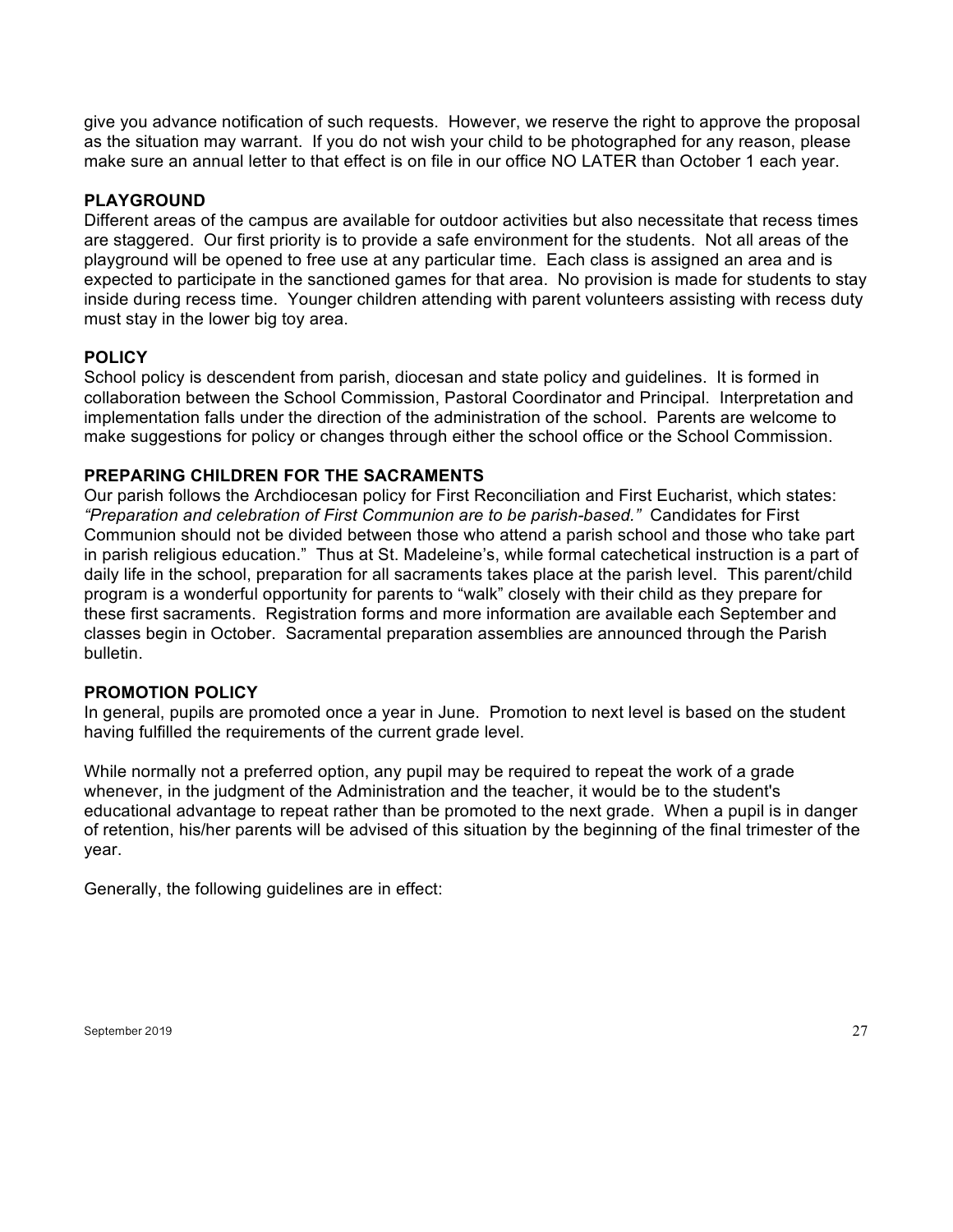● A student receiving mastery scores in the assessment areas will be eligible for promotion to the next grade.

|                            | <b>Personal Growth Mastery</b> | Academic Achievement  |
|----------------------------|--------------------------------|-----------------------|
|                            | Scores                         | <b>Mastery Scores</b> |
| Lower School - Grades PK-3 | E or S                         | 4 or 3                |
| Upper School - Grades 4-8  | E or S                         | 4 Or 3                |

● A student receiving low assessments in more than thirty percent of his/her rated areas in a trimester is in danger of being placed on probation. Probation requires notification of the parents in order to plan for the improvement of the student's academic performance. Students on probation may not be promoted until they have satisfactorily mastered the goals of this performance plan. As part of the academic probation plan, a student may forfeit his/her ability to participate in school or parish-sponsored events (e.g., school plays, CYO athletics, etc.). Final determination is at the discretion of the administration.

|                            | <b>Personal Growth Probation</b><br>Scores | Academic Achievement<br><b>Probation Scores</b> |
|----------------------------|--------------------------------------------|-------------------------------------------------|
| Lower School - Grades PK-3 | l or M                                     | 2, 1 or 0                                       |
| Upper School - Grades 4-8  | l or M                                     | 2, 1 or 0                                       |

Any request for review of an assessment must be initiated within one week of issuance through direct contact with the homeroom teacher.

#### **RECYCLING AND STEWARDSHIP**

St. Madeleine Sophie School is committed to recycling standards and wise stewardship of our renewable and non-renewable resources. All persons associated with the program are asked to consider the ways they can be a part of this philosophy. We encourage the use of re-usable lunch containers and to avoid using pre-packaged snacks and items with non-reusable wrapping. Each classroom and hall is equipped with receptacles for waste paper, newspaper, and other items. Please be conscious of our commitment and encourage that goal within your own family.

## **REPORTING STUDENT PROGRESS TO PARENTS**

A progress report is sent to parents at the end of every trimester of school. These "report cards" are the primary record of student achievement and our Curriculum Goals serve as the design for each report. A child's progress toward mastery of these Goals is evaluated each trimester in two ways.

The first, a PERSONAL GROWTH ASSESSMENT, represents a general analysis of his/her development as reflected in feelings, values, beliefs, learning skills and responsible actions. As noted in the Promotion Policy, overall student potential is rated using the following scale: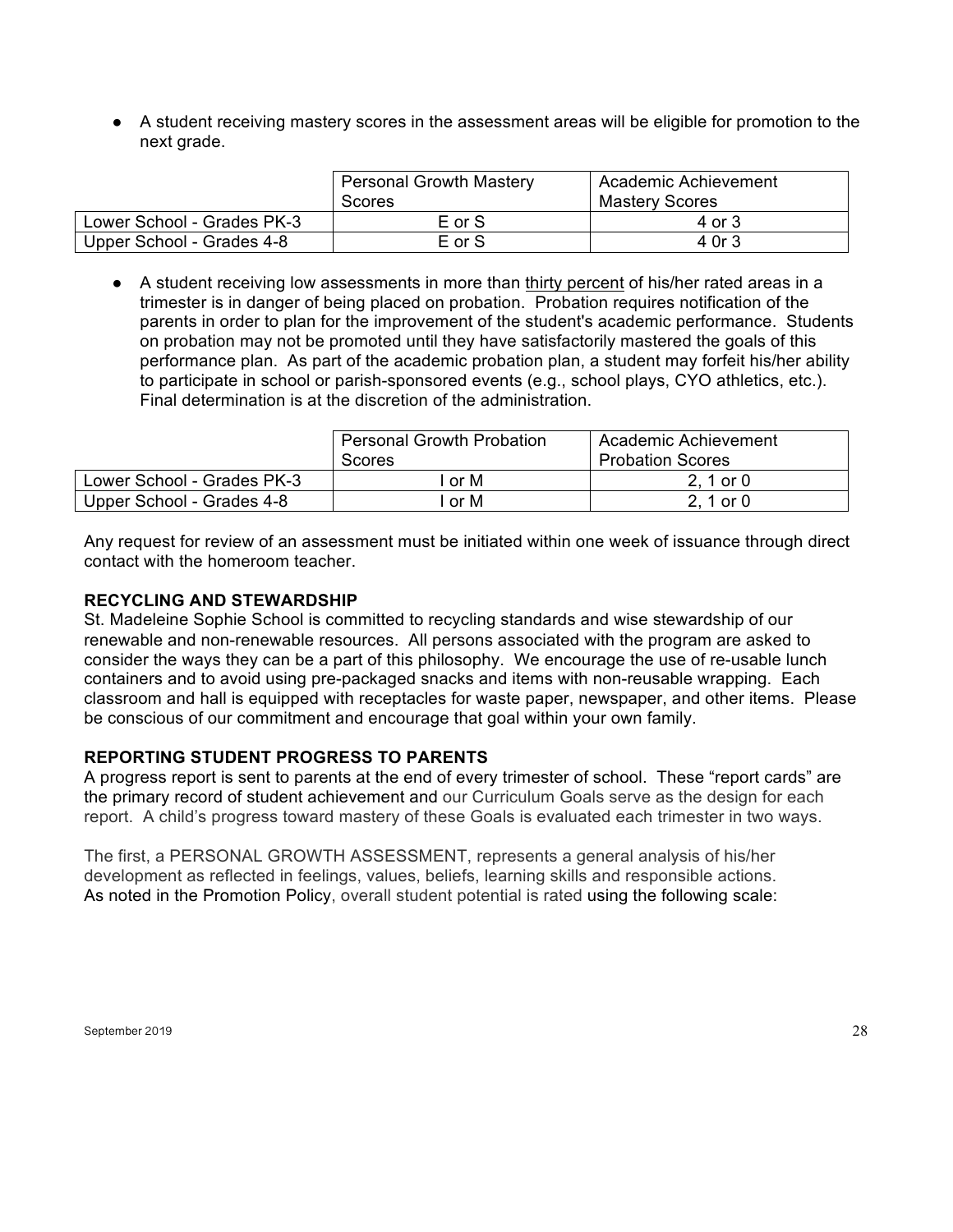| E | Progress to date consistently EXCEEDS THE STANDARD. Student regularly exceeds expectations<br>for his/her developmental station.                                            |
|---|-----------------------------------------------------------------------------------------------------------------------------------------------------------------------------|
| S | Progress is considered to have MET THE STANDARD. Student performs within range of<br>expectations of normal development.                                                    |
|   | Progress has been made. IMPROVEMENT SHOWN this trimester toward expected performance<br>but has yet to demonstrate comprehensive mastery of complex processes and concepts. |
| M | Progress is behind expectations. MORE IMPROVEMENT NEEDED to reach student potential.<br>Little understanding or skill demonstrated.                                         |

The more cognitive skills are represented by an ACADEMIC ACHIEVEMENT CODE. These observations are intended to reflect progress toward mastery of the local curriculum framework, diocesan standards and WA State Essential Academic Learning Requirements (EALRs). They may be measured using numerous indicators such as performance, projects/assignments and daily evaluation.

| $\overline{4}$ | In addition to exhibiting Level-3 performance, in-depth inferences and applications that go beyond<br>what was taught in class are consistently shown. Student work demonstrates thorough and<br>consistent understanding of grade level standards and objectives. Student exhibits an ability to<br>think critically in new situations; produces work that integrates and applies learned skills in creative<br>and complex ways. |
|----------------|------------------------------------------------------------------------------------------------------------------------------------------------------------------------------------------------------------------------------------------------------------------------------------------------------------------------------------------------------------------------------------------------------------------------------------|
| 3              | STANDARD HAS BEEN MET. No major errors or omissions regarding any of the information<br>and/or processes (simple or complex) that were explicitly taught. Student work demonstrates<br>thorough and consistent understanding of grade level standards and objectives. Student can<br>succeed independently and integrates learned concepts and skills.                                                                             |
| $\mathcal{P}$  | No major errors or omissions regarding the simpler details and processes BUT major errors or<br>omissions regarding the more complex ideas and processes are observed. Student work<br>demonstrates some familiarity with grade level standards and objectives. Student struggles to<br>complete work satisfactorily and apply expected skills to work.                                                                            |
| 1              | With help, a partial knowledge of some of the simpler and complex details and processes. Student<br>work demonstrates a minimal understanding of grade level standards and objectives. Product is<br>most often limited and inconsistent. Student completes independent tasks only with assistance,<br>struggles with grade level standards and objectives producing less than expected work.                                      |
| $\Omega$       | Even with help, no understanding or skill demonstrated.                                                                                                                                                                                                                                                                                                                                                                            |

September 2019 29

<u> Elizabeth C</u>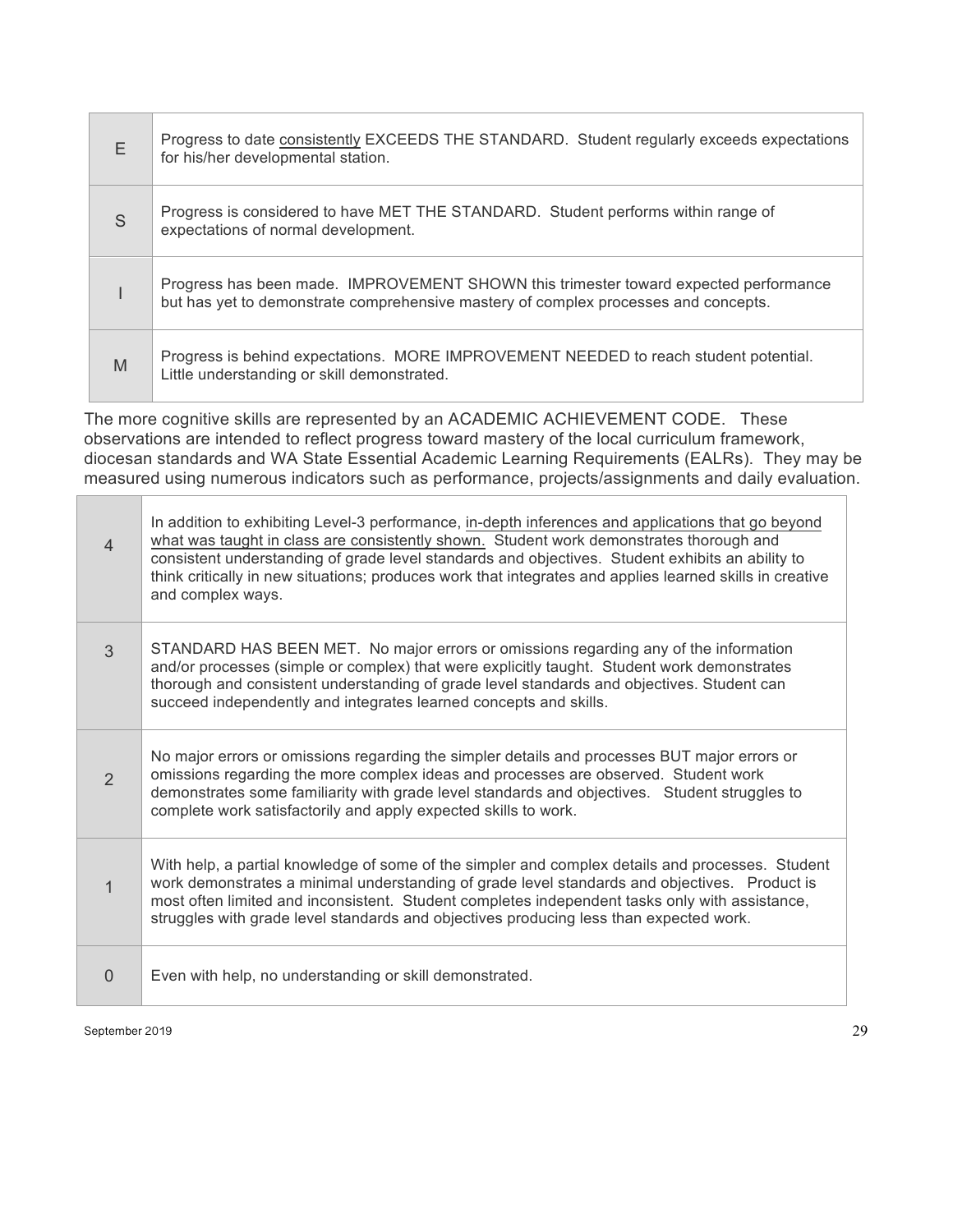A parent-teacher conference is scheduled near the end of the first trimester. Parents may make appointments to meet with individual teachers at mutually agreeable times before or after school. For students in the Upper School (Grades 4-8) an ongoing record of progress is always available online. Details for accessing this resource, including both student and parent user id's and passwords, are sent home at the beginning of the school year. The subject teachers update online information at least once a week. It is the responsibility of the both the student and the parents to check this resource regularly.

*Important to note: School policy allows middle school students who have excused absences to have two days for every day absent to make up any missed core required assignments or projects. However, a standards-based grading philosophy means that turning in assignments on time is not assessed as part knowledge rubric but rather affects the self-directed learning grade. The underlying theory is this: It is more important to report what a student knows than when they knew it.*

*Work that hasn't been submitted by the due date is marked as missing. Missing work has a negative impact on the areas of the report card that deal with organization, following directions, being on time, etc. Lowering a student's "grade" because an assignment is not turned in on time, gives the student and parent an inaccurate picture of their actual knowledge of the subject.*

#### **SAFE ENVIRONMENT**

As you know, our diocesan response to the tragedy of child abuse has been recognized as a leading example for other regions as our entire Catholic community participates in the largest prevention campaign in the history of the United States. The K-8 personal safety units we offer each year are just one piece of the overall comprehensive plan to emphasize how each of us – and especially those among us who are most vulnerable – has a sacred and unchallengeable right to be treated with respect. In addition, every adult who has regularly scheduled, unsupervised contact with a minor during parish or school activities (including field trip drivers) must comply with diocesan policy – including any required training. No abridging of these rights is acceptable or will be tolerated.

The program our students experience re-enforces what you already emphasize at home: how your child can recognize boundaries, what is the appropriate response should your child feel those boundaries have been compromised, and what avenues and resources are available for support.

While each family has the right to determine whether or not your child should participate in this training, we encourage you to contact the school or parish office if you have any reservations.

#### **SAFETY PATROL**

The school operates an upper school safety patrol system. Obedience to the school patrol is necessary for the successful operation of the system and for the safety of the children. The patrol members themselves should be commended and encouraged in their faithful service for safety. Parents are asked to remind their children to listen to the patrols at all times. Students will be expected to show the same respect to the patrol that they do to other members of the staff. Students are responsible to the patrol officers who have the duty to report any infractions of safety rules to the moderator.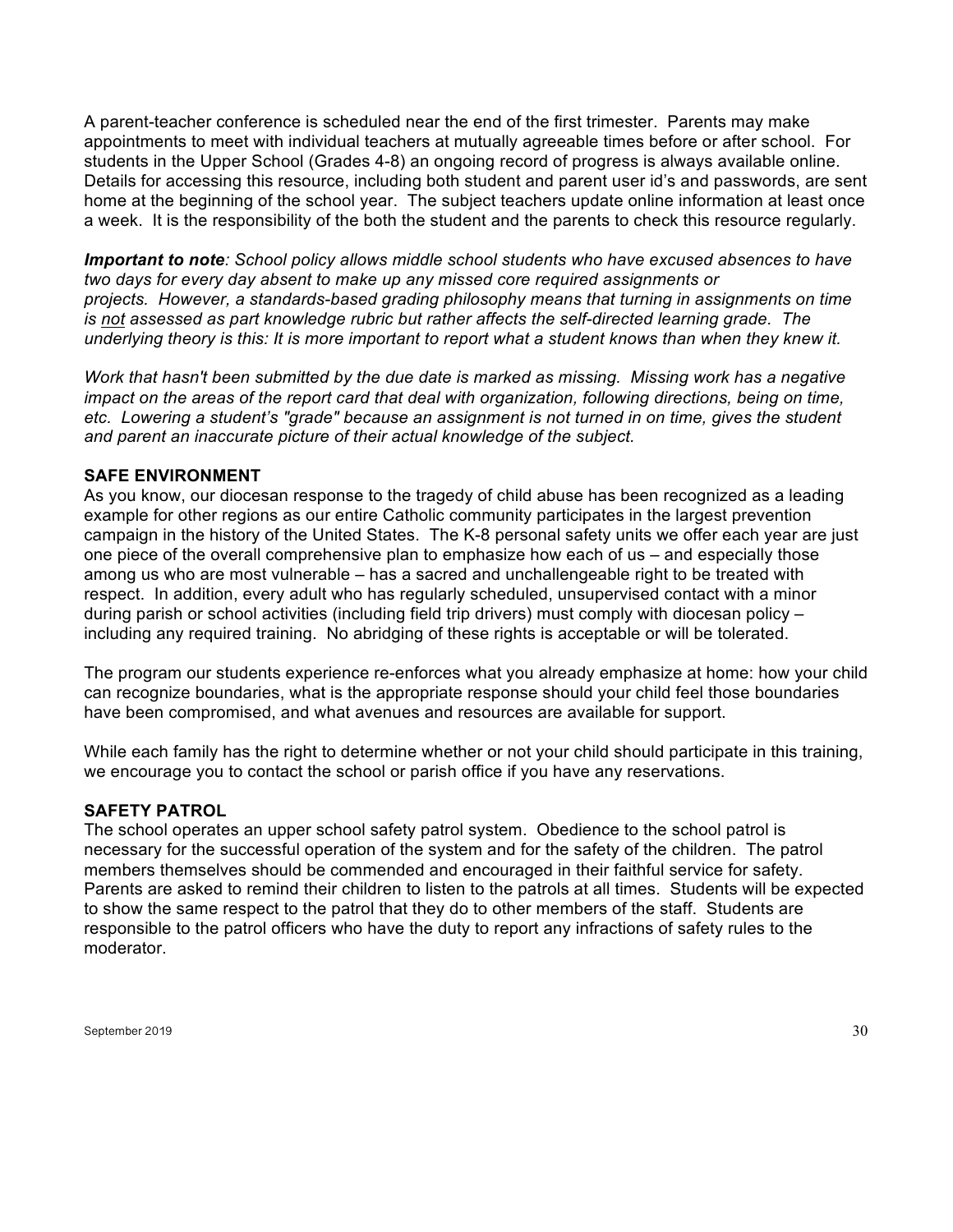#### **SCHOOL DANCES**

Students in Grades 6-8 are sometimes invited to school dances hosted by other Eastside Deanery schools. These parish or school sponsored events are the only permission forms for dances that will be distributed from school. No student from St. Madeleine Sophie School may bring a guest from an uninvited school to one of these events. School-issued ID cards are required for entry.

#### **SCHOOL HOURS**

The normal schedule is as follows:

● Grades K-8 6:30AM – 3:00PM Monday through Friday ● Pre-Kindergarten 8:30AM – 12:00PM Monday through Friday

Grades PK-5 have a fifteen-minute morning break scheduled to be taken between 10:00 – 10:15AM. The Upper School also takes a locker break near that time. Primary grades have an optional fifteenminute recess in the afternoon. The lunch periods are split and begin around 11:30AM.

Students may enter the building at 8:25AM when the doors are unlocked and proceed to their classroom. The tardy "bell" is 8:30AM Monday - Fridays. There is no supervision on the outside campus before school until 8:10AM so please do not plan for your children to arrive before that time unless they will be in the company of an adult.

In very rare cases, school could be dismissed at 12:00PM so teachers may participate in in-service training. These professional update meetings are more usually planned as full non-attendance days and will always be noted as such on your school calendar. At least two all day in-services are sponsored and required by the Archdiocesan Schools Office. The school calendar is scheduled to allow for the required minimum 1000 hours of instruction for children, Grades 1-8 and/or a total of 180 total instructional days.

#### **SENDING CHILDREN HOME**

No child will be sent home without proper parental notification. When we encounter such a situation (e.g. illness, discipline, etc.) the school office makes every effort to contact one of the child's legal custodians. For this reason, it is imperative that your home AND work numbers contained in our file are accurate and current. Please update them immediately upon their change. If we are unable to contact you, the child remains in the office until such time that we notify you or the school day ends. The child will not usually be returned to class. All class time missed for disciplinary reasons can be required to be made up after school beginning the following day.

#### **SERVICE RESPONSIBILITIES**

Each grade is given specific responsibilities of service to the school community. These often vary from year to year and are assigned to classes during the opening weeks. One responsibility that remains constant is the middle school's service of Safety Patrol. All students in these grades are assigned duty in conjunction with this program. Flexibility in scheduling is available through a parental notification letter sent out each spring for the following year. If you have questions about this or other service assignments, contact the area coordinator through the school office.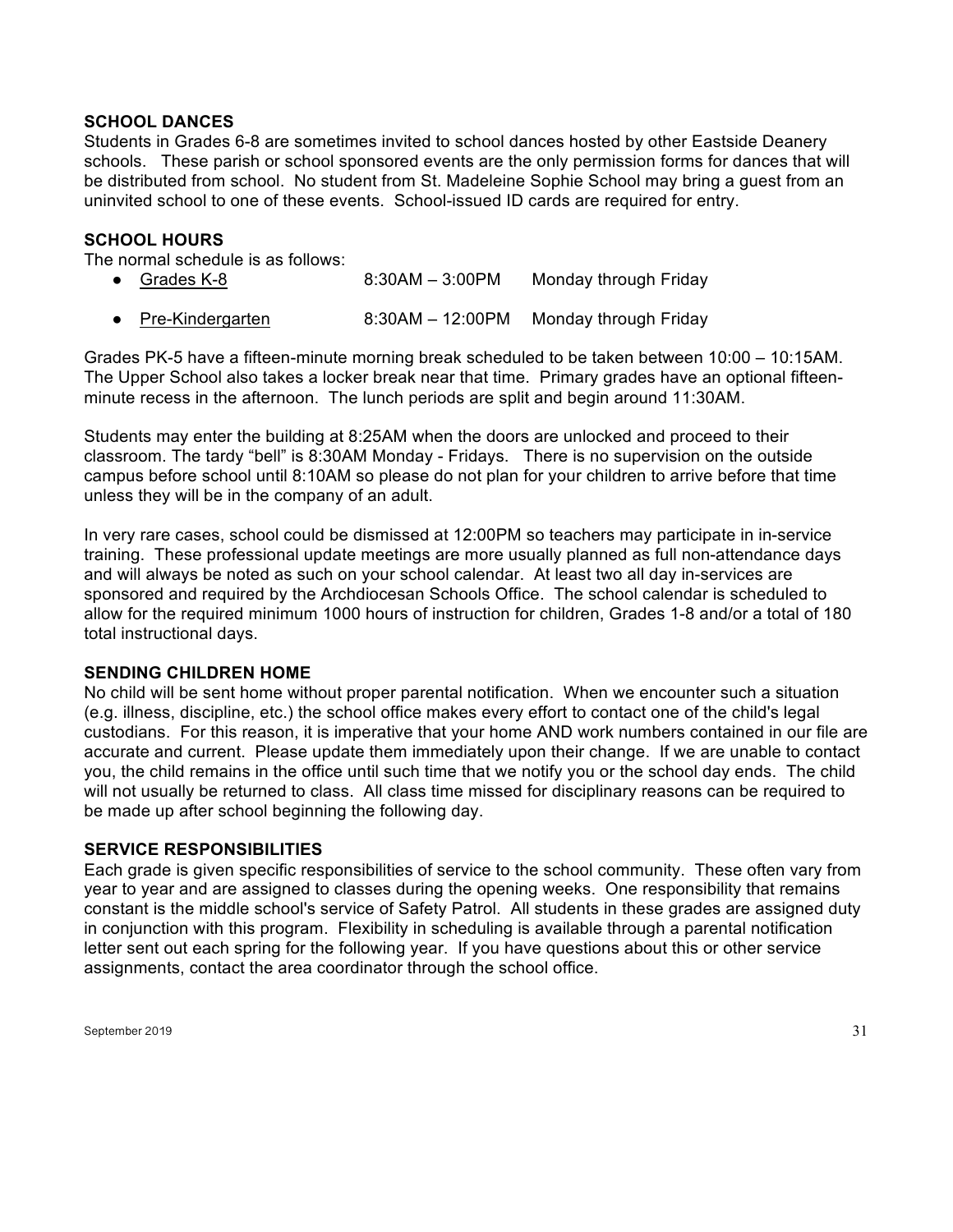## **STUDENT FUND-RAISING SOLICITATION**

Students, by themselves, will not be required to go door to door in their neighborhoods to solicit for any fund-raising activities for the benefit of the school. Students will act as couriers to carry information and materials to parents at these times. Parents may decide the amount of participation in activities they wish for their family. Students are asked not to solicit teachers for raffles, tickets, etc. This becomes burdensome as many children ask them and many end up disappointed.

#### **TARDINESS**

It is recognized that sometimes a student is unavoidably late arriving at school for situations beyond his/her control (traffic, car problems, etc.). In those cases, they are to obtain a Tardy Slip from the school office before going to the classroom. Students are marked "absent" if they are not in their homeroom at 8:30 am. Without the Tardy Slip, the official student attendance record will show "absent" for the day. Parents are asked to NOT interrupt the classroom routine if arriving late.

#### **TECHNOLOGY USE**

Student use of personal or school technology is governed by the Acceptable Use Policy forms signed at the beginning of each year. The school shall not be responsible for the loss of damage of personal devices brought from home. In order to maintain the integrity of the school instructional day, student cell phones and smart watches will be collected and stored in a secure cabinet in the student's homeroom each morning and returned at the end of each school day. Failure to do so will result in loss of technology privileges and may warrant additional consequences as per school policy.

#### **TELEPHONE**

The school telephone is generally not available for pupils and their personal calls. School office staff are available daily to assist in contacting parents. Permission to use the telephone may be given under ordinary circumstances such as forgotten homework or lunch money. Permission given in an emergency situation is always at the discretion of the office staff.

#### **TESTING**

Usually, students, grades 1-8, are given one nationally standardized test every year. The Iowa Test of Basic Skills (ITBS) is the annual standardized tests recognized for measuring academic ability, readiness, and achievement used at St. Madeleine Sophie School. In addition, our school administers the STAR assessment program in Reading and Math at least five times during the year to chart growth. End-of-level and progress tests related to each specific subject area are given each student throughout the year to monitor achievement and adjust instruction.

#### **TUITION**

The school program operates on funds received from tuition pledges and fund raising support. The parish stewardship plan (including the sliding scale matrix and tuition review options) is available to Catholic families formally registered in the parish who have established a pattern of regular contributions for the support of the church through the Sunday envelope. The out-of-parish tuition amount is for use by school families who are members of other faith communities as well as Catholic households who are not registered in the parish and who do not contribute to its support through the Sunday envelope. This amount is equal to the cost per pupil plus an amount representing the average parishioner's Sunday offering.

September 2019  $\qquad \qquad \qquad \qquad 32$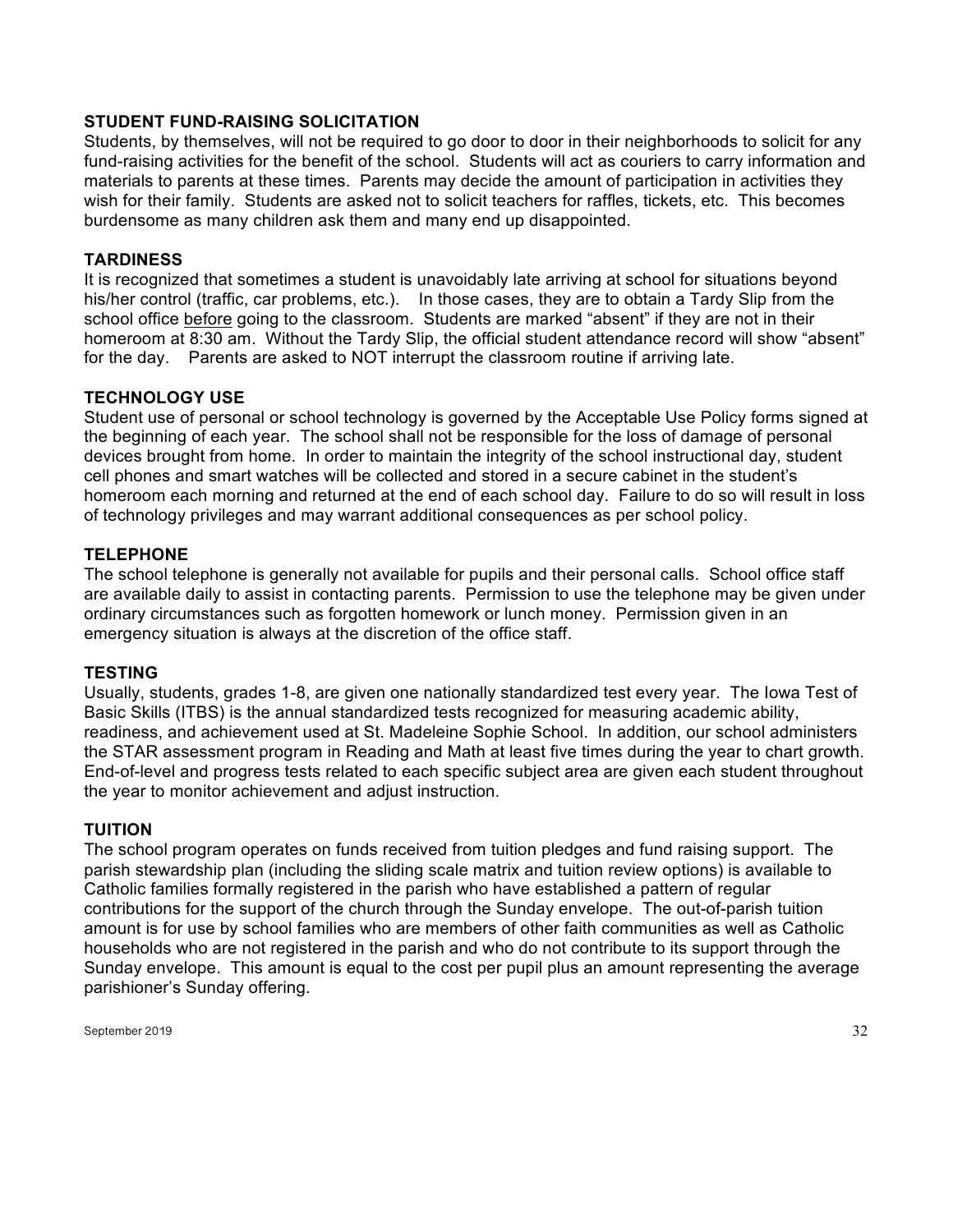Families must be consistent with their Sunday envelope support contributions to remain eligible for inparish tuition. This is monitored quarterly. While state code requires release of certain educational data upon transfer to another school, official permanent records and/or transcripts will not be released if tuition, fees, and/or fines are outstanding.

Tuition is paid on a 10 or 12-month schedule (August – May or June - May) unless other arrangements have been made with the school office. A single payment option will usually be available that offers a discount if paid by a specific June date. One-time payments received after that date will not be eligible for the same discount.

Accounts must be current at the time of registration and completed before re-enrollment for the next school year. Tuition may be set for billing on different days during the month as per the FACTS plan and is due upon receipt. A late fee may be assessed for all past due payments. An additional fee may be charged for all NSF checks.

An overdue account of 60 days or more jeopardizes student enrollment. A formal notice of withdrawal may be mailed at that time. A period of five working days will be allowed in which to make good on the account. On the sixth day without response, enrollment may be terminated. While all effort is made to facilitate payment on a mutually agreeable basis, in the event of non-reconciliation, accounts are turned over to a collection agency. The Principal, in consultation with the Pastor, is the final determiner for the school program on all financial agreements and obligations.

**In signing the tuition contract for the coming year, families acknowledge that the liability for the total annual tuition amount shall accrue according to the following schedule:** If written notice of withdrawal is received by the School office from April 1 through June 30 – 25% of the total annual tuition obligation; July 1 through the first day of school – 50%; from the first day of school through December 31 – 75%; and January 1 through the end of final term – 100%. An adjustment to any portion of this policy for reasons of unforeseeable circumstance is at the sole discretion of the Principal in consultation with the Pastoral Coordinator.

#### SEE: ENROLLMENT / REGISTRATION / PAYMENTS

#### Tuition specifics

St. Madeleine Sophie School tuition rates are set to be reflective of the amount the parish will expend to educate each child. The requested pledge toward those rates varies based upon parishioner status and income. It is our intent to ensure that every parish child has the opportunity to attend our Catholic elementary school. At the same time, it is the responsibility of parish leadership to make sure that resources remain available to continue offering quality programs to meet the needs of others in the community as well. In that vein, we ask that each family with the means, pledge the maximum commitment.

For those who find that impossible yet are still desirous of the program we offer, parish members in good standing are offered the option of a reduced tuition payment in the form of a Sliding Scale matrix based on their income and number of their children enrolled in St. Madeleine Sophie School.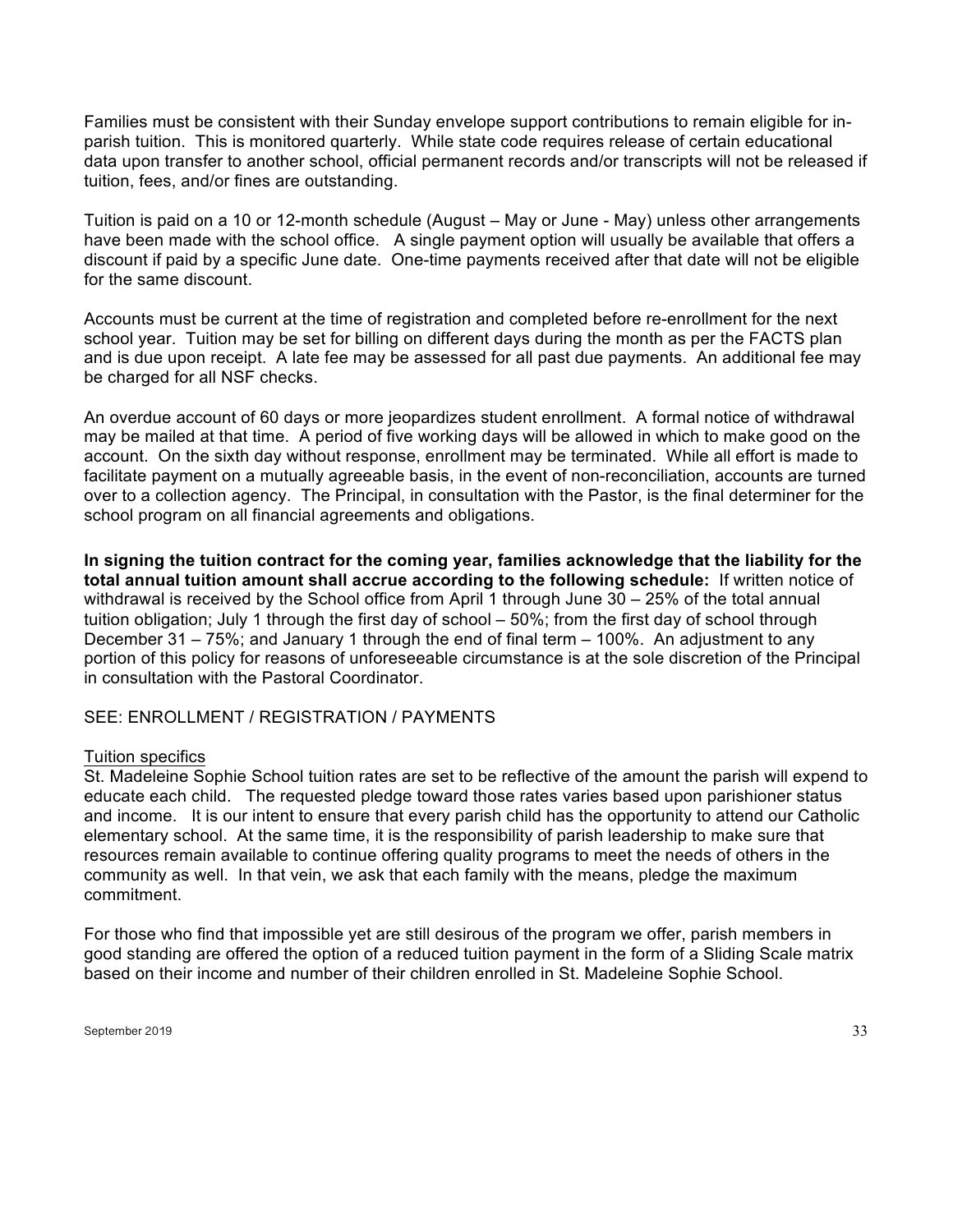In those cases where the matrix would still require an over-extension of family resources, we provide the opportunity to meet with the Principal or a Tuition Review designate to explore additional assistance. If you are a registered, participating parish household, we want you to know that we'll work with you to make this school a reality for your children.

A St. Madeleine Sophie Parish Family is defined as having at least one parent or guardian baptized Catholic or participating in RCIA classes. In addition, the family actively participates in the life of the parish. The family must be registered in the parish office, participate in Eucharistic celebrations, and maintain an annual Stewardship Card on file, making regular contributions to the financial support of the parish.

Families are eligible to receive the in-parish tuition rates provided they meet the above criteria. If the criteria are not met, the billing status will be changed to the out-of-parish tuition rate. Records will be monitored quarterly. Parishioners will be notified of any delinquencies.

Each family that uses the Sliding Scale or requests Tuition Review is asked to notify the Administration should their income change during the school year. Tuition may be increased or decreased in relation to the change in your family's financial situation.

Tuition for out-of-parish families is equivalent to the cost of educating a child at St. Madeleine Sophie School plus an amount determined to reflect what the average Parish family contributes in the Sunday collection. The parish Sunday collection is the main source of income from which the parish subsidizes school operations.

The PK program is offered five days a week. The goal is to have any fees collected match the expenses we incur in its operation. It is generally not considered to be part of the Sliding Scale option.

#### Additional Information

#### Registration Fee

As a planned funding strategy for the program, the School Commission has chosen a tuition structure that tries to reflect all associated costs of operation. Thus, we have decided against requiring most of the usual array of additional fees and charges. Many of the costs of processing student registrations and additional paperwork is included in your tuition. Still, the reality of hiring staff and materials necessitates that we secure a non-refundable financial commitment to the program in advance of the first tuition payment.

The Family Registration Fee is assessed each year at the time of registration to meet that need. This payment allows us to help offset the start-up costs of outfitting our classrooms with the basics (texts, desks, technology, etc.). Field trip charges, middle school technology fees and insurance, and band participation payments are all requested separately and must be completed before an account can be closed for the year. A PK sibling of a child in K-8 is considered part of that family assessment and no additional amount is collected for that child.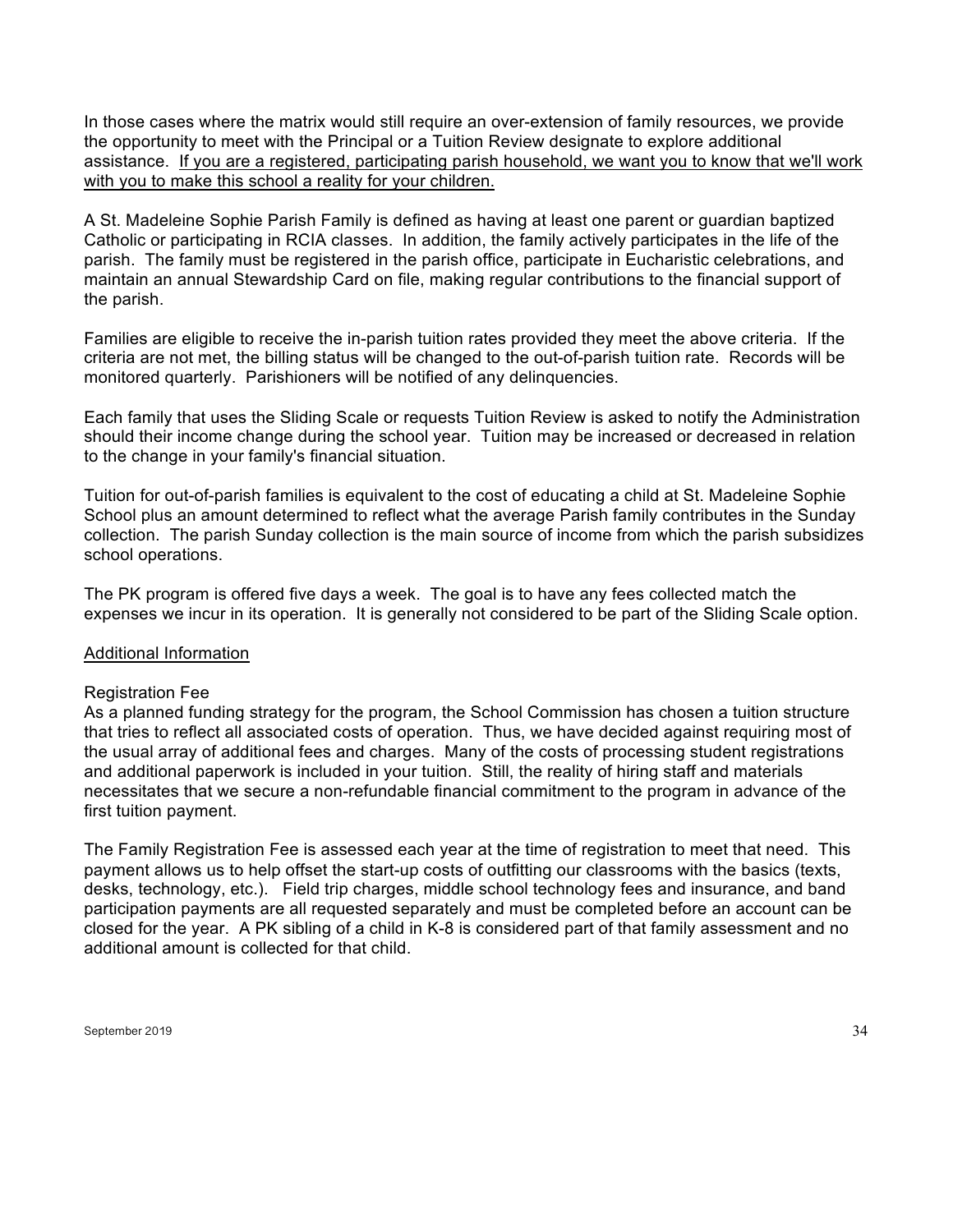#### Payment Plans

There are two tuition payment options. You may pay the entire amount by an announced date in June. You may also select a monthly plan (10 or 12 months) that can be established as either an automatic transfer or billed statement. The FACTS Tuition paperwork for the monthly plans is explained in the annual registration packet.

## **UNIFORM – See Dress Code**

#### **USE OF VIDEO AND OTHER MEDIA**

At times, either for educational enrichment or as special privilege, videos are shown to a class. All effort is made to preview these as to their suitability for a particular grade level. If a film has an official rating other than "G" or "PG", parents will be asked for permission to allow their child to view. Those not viewing will be occupied during the time with a similar activity.

#### **VISITORS TO SCHOOL OR CLASS**

In an effort to maintain security and lessen classroom disruptions, all visitors - including school parents - who will be remaining on campus more than a quick stop at the school office, are required to check-in at the office and receive a nametag to wear. Parents may visit the classrooms to observe by making appointments with the classroom teachers. Other visitors may observe classrooms by making appointments. (Observations from new parents interested in enrolling in the school are normally held only on designated days arranged via the office.)

Students are permitted, at limited times, to have guests under the following conditions:

- 1. A formal written parental request must be presented to the office no less than two days in advance.
- 2. All teachers involved must be willing to accept a guest and signify their cooperation by signing said request before presentation to the office.
- 3. There is a limit of two guests in the building on any given day.
- 4. The reason for the visit must seem adequate in the judgment of the Principal.

#### **VOLUNTEERISM**

It is an expectation that when a family commits to St. Madeleine Sophie School, they not only pledge their treasure in the form of a tuition pledge, but also commit their time and talent as well. It is through volunteering that operating costs can be kept low (e.g. contributing services which would otherwise have to be hired out at cost) and fundraisers can be successful.

Forms to make volunteer commitments are contained in the registration packets. Volunteer opportunities for helping on fundraisers are distributed through the Family Envelope. When we work as one, we are successful.